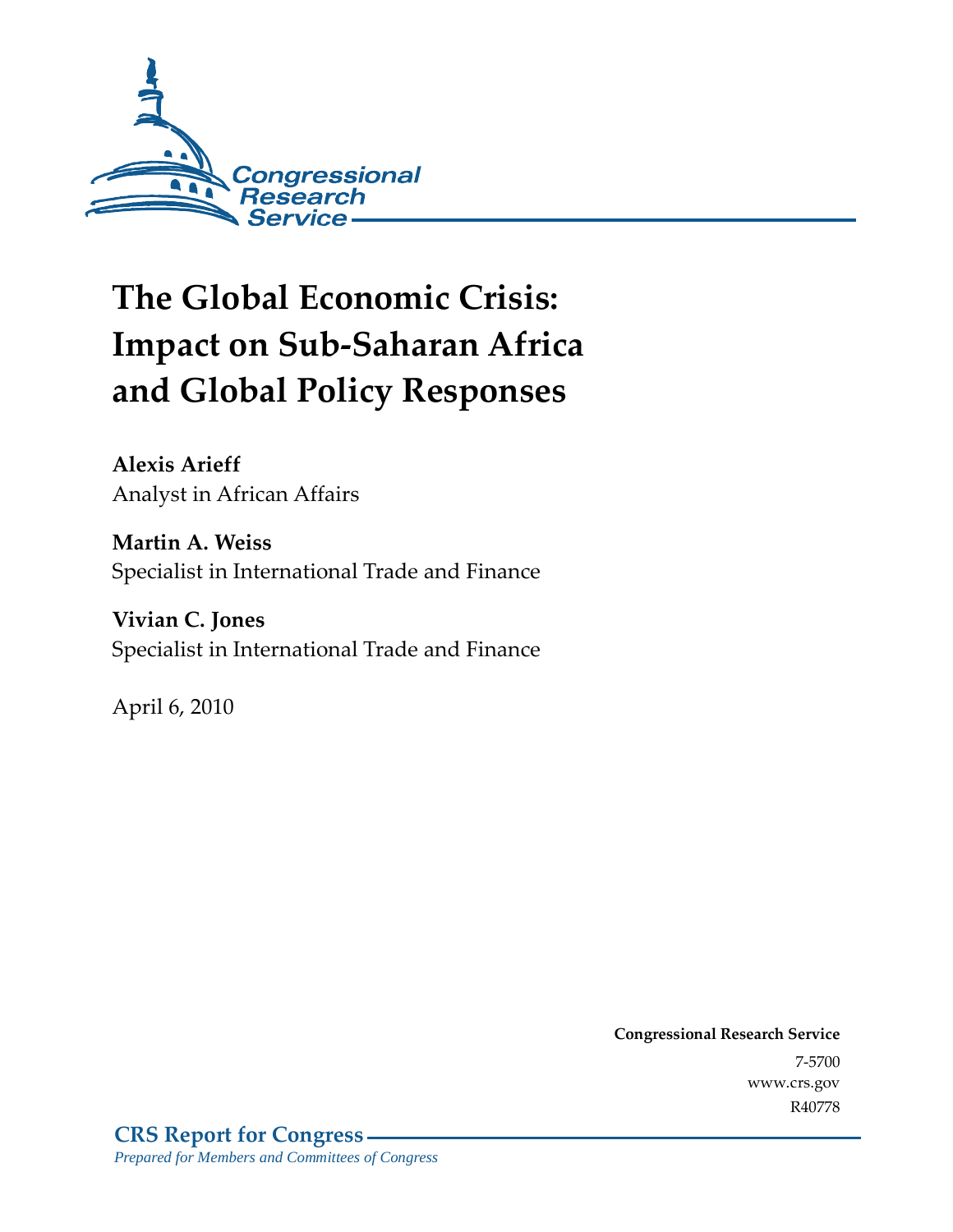## **Summary**

Sub-Saharan Africa has been strongly affected by the global recession, despite initial optimism that the global financial system would have few spillover effects on the continent. The International Monetary Fund (IMF) estimated in 2009 that average economic growth in Africa would slow to 1%, from an annual average of over 6% to 1% over the previous five years, before rebounding to 4% in 2010. As a region, Africa is not thought to have undergone a recession in 2009. However, most African countries are thought to require high rates of economic growth in order to outpace population growth and make progress in alleviating poverty.

The mechanisms through which the crisis has affected Africa include a contraction in global trade and a related collapse in primary commodity exports, on which many countries are dependent. Foreign investment and migrant worker remittances are also expected to decrease significantly, and some analysts predict cuts in foreign aid in the medium term if the crisis persists. Africa's most powerful economies have proven particularly vulnerable to the downturn: South Africa has experienced a recession for the first time in nearly two decades, and Nigeria and Angola have reported revenue shortfalls due to the fall in global oil prices. Several countries seen as having solid macroeconomic governance, notably Botswana, have sought international financial assistance to cope with the impact of the crisis. At the same time, a number of low-income African countries are projected to experience relatively robust growth in 2009 and 2010, leading some economists to talk of Africa's underlying economic resilience.

The  $111<sup>th</sup>$  Congress has monitored the impact of the global economic crisis worldwide. The Supplemental Appropriations Act, 2009 (P.L. 111-32), provided \$255.6 million for assistance to vulnerable populations in developing countries affected by the crisis. While an initial House report indicated several countries, including five in Africa, should receive priority consideration, the subsequent conference report did not specify recipients. In August 2009, the Obama Administration notified Congress that four African countries—Ghana, Liberia, Tanzania, and Zambia—would benefit from the funds appropriated in the supplemental. More broadly, U.S. policy responses to the impact of the crisis overseas have focused on supporting the policies of multilateral organizations, including the IMF, the World Bank, and the African Development Bank (AfDB). These organizations have increased their lending commitments and created new facilities to help mitigate the impact of the global crisis on emerging market and developing countries worldwide.

This report analyzes Africa's vulnerability to the global crisis and potential implications for economic growth, poverty alleviation, fiscal balances, and political stability. The report describes channels through which the crisis is affecting Africa, and provides information on international efforts to address the impact, including U.S. policies and those of multilateral institutions in which the United States plays a major role. For further background and analysis, see CRS Report RL34742, *The Global Financial Crisis: Analysis and Policy Implications*, coordinated by Dick K. Nanto.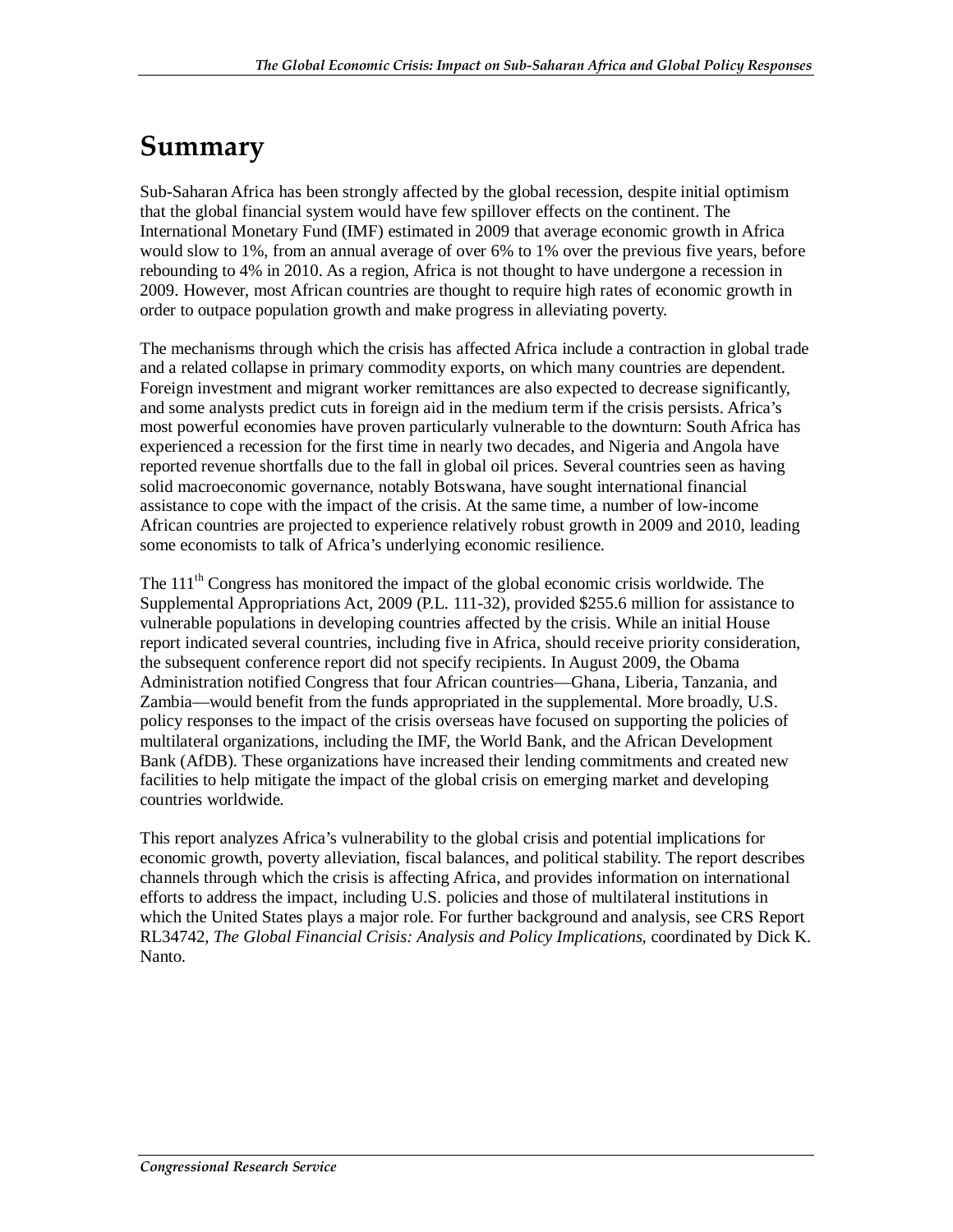## Contents

## **Figures**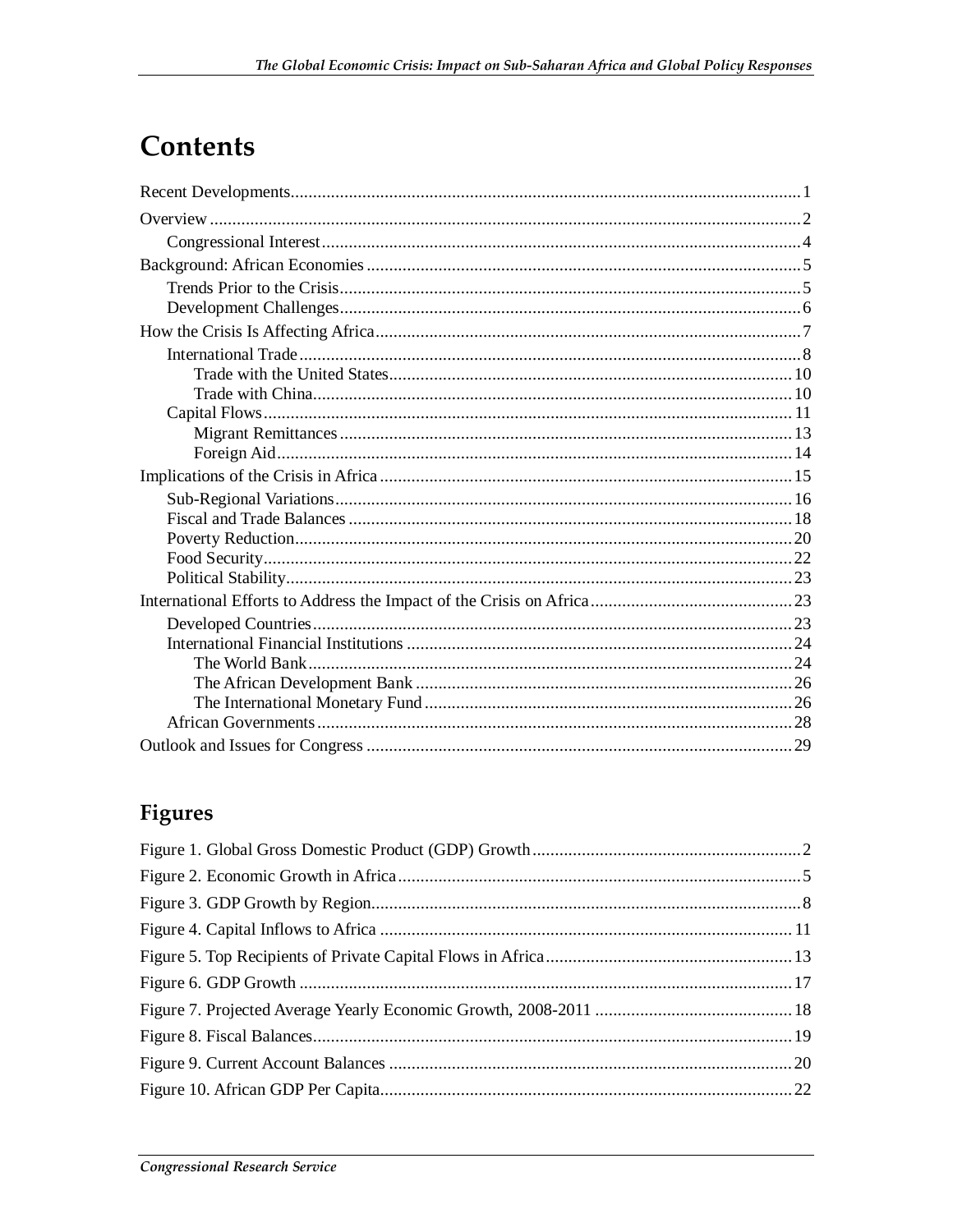### **Contacts**

|--|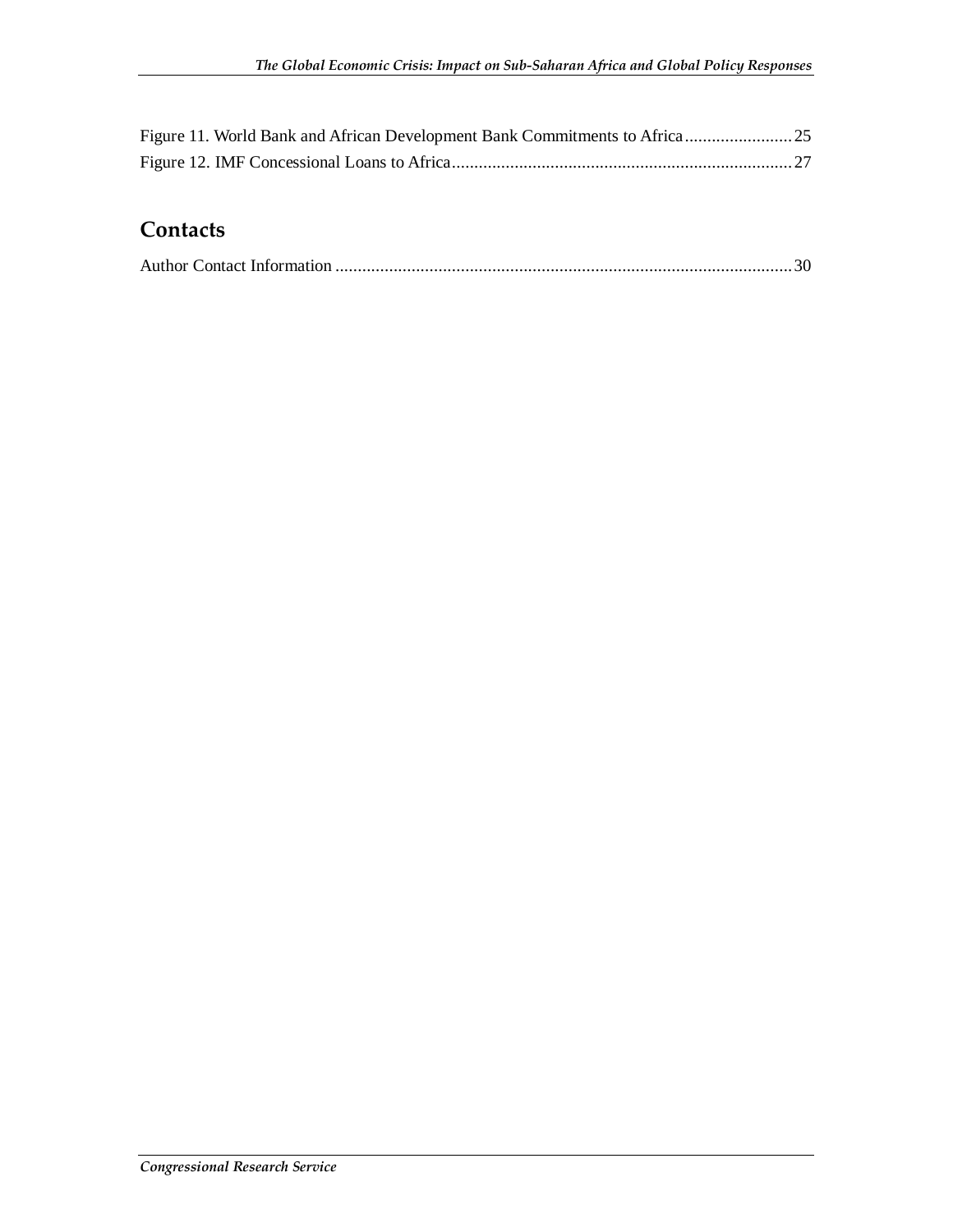## **Recent Developments**

Amid signs that the global economy is emerging from the worldwide recession of late 2008 and 2009, African economies appear to be recovering from the crisis with the potential to significantly increase growth rates in the coming year. IMF Director Dominique Strauss-Kahn stated in March 2010 that African economies were recovering faster than expected from the global downturn.<sup>1</sup> Africa's apparent economic resilience can be explained by a variety of complex factors. Many African governments, particularly those of resource-rich and middle-income countries, lessened the economic blow of the recession by implementing economic stimulus and/or financial sector rescue packages. Sizable assistance by international financial institutions, with U.S. support, also played an important stabilizing role. Still, the drop in economic growth experienced in most African countries in 2008 and 2009 is thought to have significantly negatively affected African countries' ability to make progress in reducing poverty. Moreover, Africa's continued reliance on commodity exports could blunt the expected recovery.<sup>2</sup>

Many investors reportedly view Africa's growth in 2010 as stemming from an expected rise in mining activity following its collapse in late 2008, combined with recent gains in communications infrastructure and political stability.<sup>3</sup> African economies also appear to be benefiting anew from investment and trade with large emerging economies such as China, India, Russia, and Brazil, which appear to have recovered more quickly from the global recession than traditional industrialized nations.<sup>4</sup>

In August 2009, the Obama Administration notified Congress that four African countries— Ghana, Liberia, Tanzania, and Zambia—would benefit from funds appropriated by Congress in 2009 for "assistance for vulnerable populations in developing countries severely affected by the global financial crisis," with various eligibility requirements. A total of \$255.6 million in Economic Support Funds (ESF) were appropriated for this "crisis fund" in the Supplemental Appropriations Act, 2009 (P.L. 111-32).<sup>5</sup> As of early 2010, \$32.5 million had been obligated for programs in Ghana, \$25.2 million for Liberia, \$37.9 million for Tanzania, and \$25 million for Zambia.<sup>6</sup>

Amid signs that the crisis has peaked, policymakers' attention has again shifted toward emphasizing longer-term policies to ensure that growth increases and contributes to broad socioeconomic development. In November 2009, U.N. Secretary-General Ban Ki-moon stated that Africa's future economic prosperity would require industrialization, improved access to global markets, and a "green agricultural revolution."<sup>7</sup> International attention has also focused on stemming Africa's illicit economies, including bribery, theft, money laundering, and trafficking in people, narcotics, and weaponry. A March 2010 study by Global Financial Integrity showed illicit

 1 Agence France-Presse, "IMF Sees Faster African Recovery from Economic Slump," March 7, 2010.

<sup>&</sup>lt;sup>2</sup> Reuters, "World Bank Sees African Economies Rebounding in 2010," March 18, 2010.

<sup>&</sup>lt;sup>3</sup> Reuters, "Davos Special Report: Africa Rising," January 26, 2010.

<sup>4</sup> Reuters, "Brazil, Others Squeeze China in Scramble for Africa," November 4, 2009.

<sup>5</sup> Title XI, Section 1105, "Global Financial Crisis."

<sup>&</sup>lt;sup>6</sup> State Department response to CRS query, April 6, 2010.

 $^7$  U.N. News, "Industrialization Will Help Africa Fully Join World Economy, Says Ban," November 20, 2009.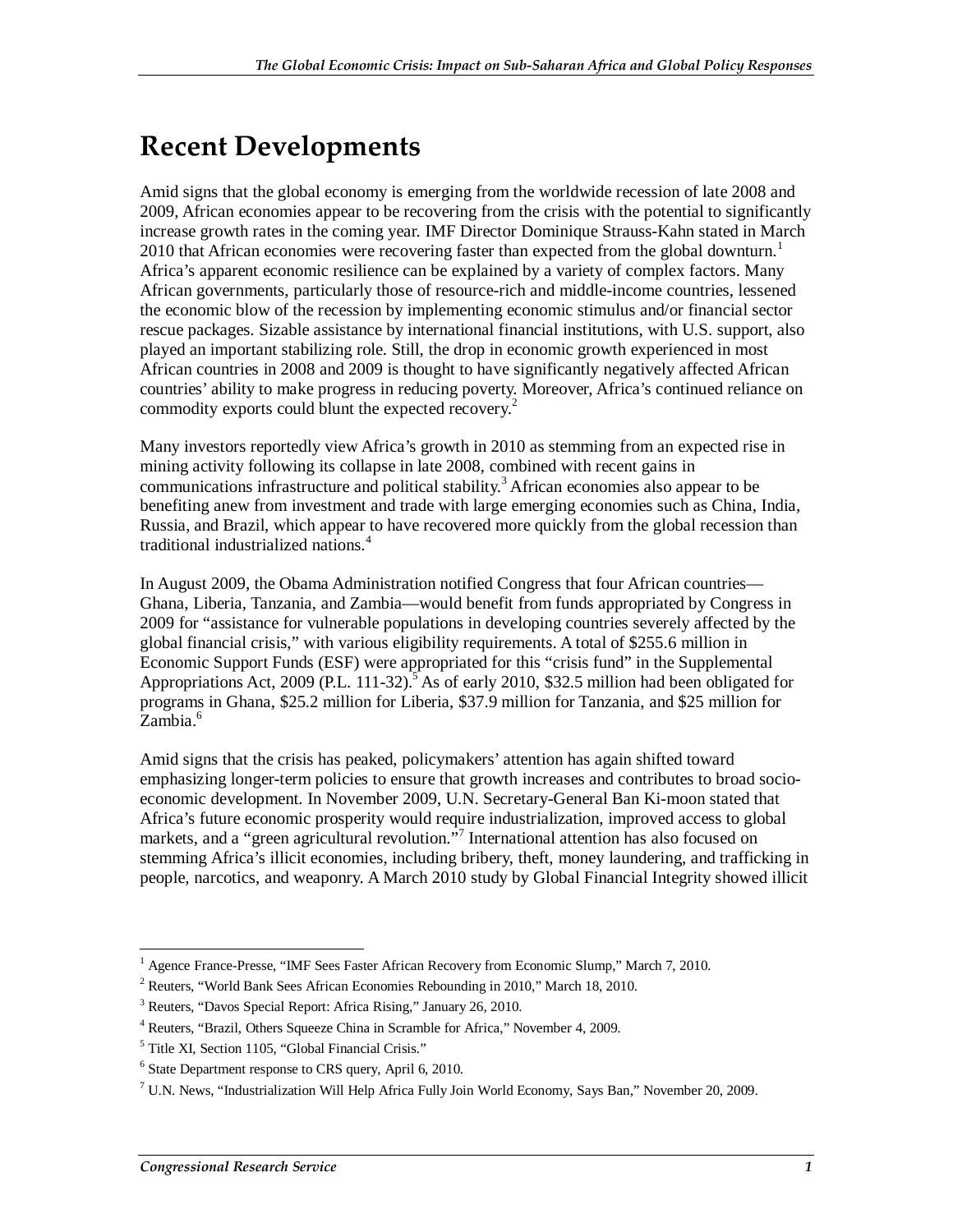capital outflows from Africa totaled \$854 billion between 1970 and 2008, creating a "staggering" negative economic impact.<sup>8</sup>

## **Overview**

What began as a bursting of the U.S. housing market bubble has ballooned into a global financial and economic crisis, leading to the most severe global recession since the Great Depression of the 1930s. Starting in September 2008, credit flows froze, lender confidence dropped, and economies around the world dipped toward recession. Having begun in industrialized countries, this financial crisis quickly spread to emerging market and developing economies. Investors pulled capital from countries, even those with small levels of perceived risk, and caused values of stocks and domestic currencies to plunge. Slumping exports and commodity prices have added to developing countries' woes. The International Monetary Fund (IMF) estimated that the global economy would contract by 1.1% in 2009, but that it could rebound to 3.1% growth in 2010.<sup>9</sup>

Developing economies may not have played a major role in the onset of the crisis, but they may have less resilient economic systems that can be highly affected by actions in global markets. Most industrialized countries have been able to finance their own rescue packages by borrowing domestically and in international capital markets, but many emerging market and developing economies have insufficient sources of capital and have turned to help from regional development banks, the IMF, the World Bank, and traditional donors such as the Group of Eight (G-8).



**Figure 1. Global Gross Domestic Product (GDP) Growth** 

Source: IMF World Economic Outlook Update, July 2009.

**Note:** Quarter-over-quarter changes in GDP differ from yearly figures. \* In all graphs, 2009 and 2010 figures reflect estimates and projections, respectively.

 8 Global Financial Integrity, *Illicit Financial Outflows from Africa: Hidden Resource for Development*, March 2010. 9 IMF, *World Economic Outlook Update*, July 8, 2009.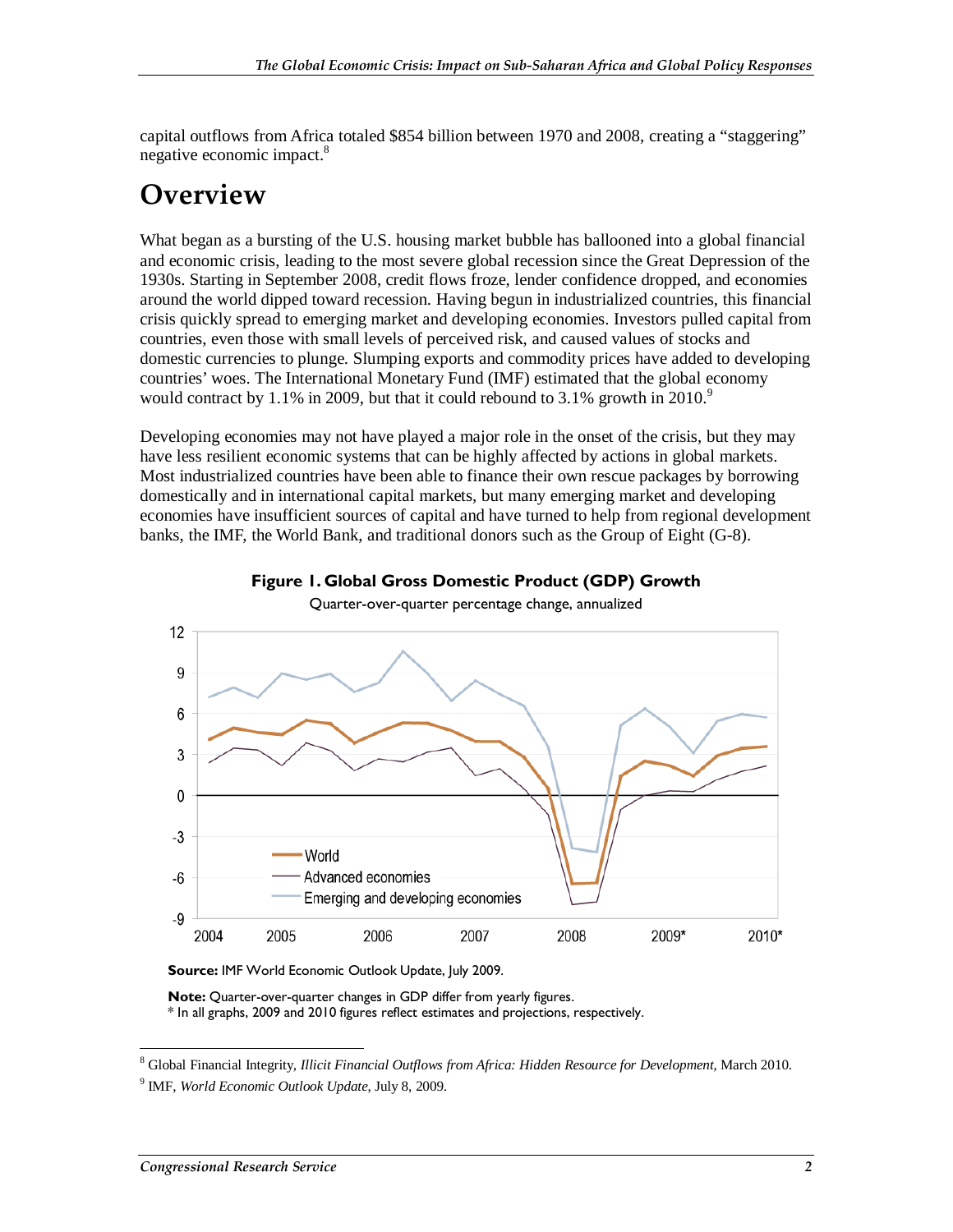Many analysts were initially optimistic that the impact of the global financial crisis on Sub-Saharan Africa (henceforth, "Africa")<sup>10</sup> would be negligible. African economies are among the least exposed to the global financial system of any world region, and African banks hold few of the "toxic assets" that helped spark the crisis.<sup>11</sup> However, as the financial crisis has deepened into a global economic recession, African economies are experiencing strong negative effects due to a contraction in global trade, including reduced demand for African commodity exports, tighter financing conditions overseas, and a drop in foreign direct investment and other capital inflows. Additional revenue streams such as tourism and remittances from African workers abroad are also expected to fall, and foreign aid is predicted to decrease, particularly if the crisis persists.

In its most recent regional economic analysis on Africa, the IMF estimated that average economic growth in Africa would slow from an average of 6.5% per year between 2002 and 2007—a historic high—to 1% in 2009, before recovering to 4% in 2010.<sup>12</sup> The crisis is expected to dampen prospects for reducing African poverty, as at least 7% annual growth is generally considered necessary for outpacing population growth and making significant progress in alleviating the toll of hunger, unemployment, and disease.<sup>13</sup> Anticipated negative growth in some countries, including in Africa's largest economy by far, South Africa, may have further ripple effects for smaller neighboring economies who depend on regional powerhouses for trade, remittances, and employment. Unemployment—already high in all African countries—is expected to rise, with potential implications for political stability.

The Obama Administration has emphasized African economic growth as a foreign policy goal. Secretary of State Hillary Clinton stated in October 2009 that the Administration seeks to "help create the right conditions" for growth through improvements in trade, development and agriculture aid, energy security, public private partnerships, and good governance.<sup>14</sup>

#### **Limited and Faulty Data**

Infrequent and flawed economic data collection in nearly all African countries has contributed to significant variation in estimates of the economic impact of the crisis. For example, the IMF estimate of 1.5% average growth in 2009 is significantly lower than the Organization for Economic Cooperation and Development (OECD) estimate of 2.8% growth, but higher than the 1% growth predicted by the World Bank and the 1.7% contraction predicted by the Economist Intelligence Unit.15 Challenges include a lack of data collection capacity on the part of national governments and the difficulties of collecting reliable information in war-torn and infrastructure-poor societies. Given these problems, some analysts rely on unusual indicators such as cell-phone and building material sales, rather than GDP, to probe the health of African economies.

<sup>-</sup><sup>10</sup> This report uses the terms Africa and Sub-Saharan Africa interchangeably, comprising the region as defined by the International Monetary Fund except where otherwise indicated.

<sup>&</sup>lt;sup>11</sup> Only one country in the region, South Africa, is considered by the IMF to be an "emerging market economy," possessing a full range of financial institutions that are integrated with the global economy (such as subsidiaries of foreign-owned banks and insurance companies, asset management funds, pension funds, etc).

<sup>12</sup> IMF, *Regional Economic Outlook: Sub-Saharan Africa*, October 2009.

<sup>13</sup> African Development Bank (AfDB), *Impact of the Crisis on African Economies—Sustaining Growth and Poverty Reduction: African Perspectives and Recommendations to the G20*, March 21, 2009.

<sup>&</sup>lt;sup>14</sup> U.S. Department of State, "Secretary of State Clinton Delivers Remarks at the Corporate Council on Africa's Seventh Biennial US-Africa Business Summit," October 1, 2009.

<sup>15</sup> IMF, *Regional Economic Outlook: Sub-Saharan Africa*, April 2009; OECD/African Development Bank (AfDB), *African Economic Outlook*, May 2009; World Bank, *Global Development Finance: Charting a Global Recovery*, June 2009; Economist Intelligence Unit (EIU), *Global Outlook*, August 2009. Some of the differences in these estimates may be attributable to variances in country lists and in the timing of analysis.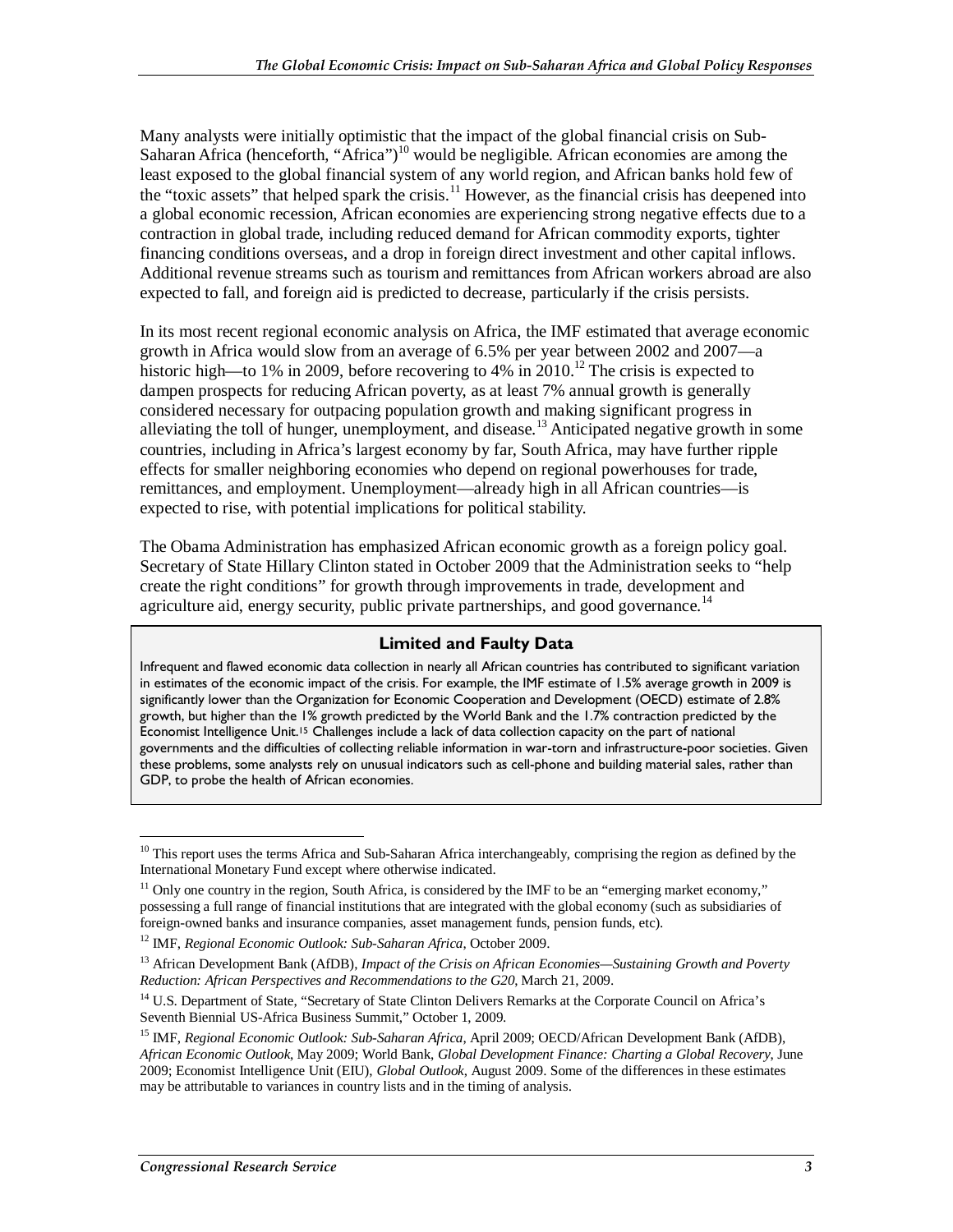### **Congressional Interest**

The impact of the global economic crisis threatens to undermine long-term U.S. foreign policy goals in Africa, including regional stability, increased trade, the alleviation of poverty and hunger, and socioeconomic development. In August 2009, Congressman Gregory Meeks led a congressional delegation to Africa focusing on the impact of the economic crisis. One participant, Congresswoman Marcia L. Fudge, stated that the delegation

spent significant time examining the effect of the global economic crisis on local economies. We were especially interested in how the multilateral development banks and the United States supports, particularly the African Development Bank, are helping countries to obtain grants, loans and technical assistance. We also explored the role and impact of the IMF on the region during this period of economic crisis. $16$ 

While Congress has acted to address the impact of the economic crisis on poor countries, legislators have not specifically targeted this assistance at African countries. The Supplemental Appropriations Act, 2009 (P.L. 111-32), included \$255.6 million in Economic Support Funds (ESF) for "assistance for vulnerable populations in developing countries severely affected by the global financial crisis."<sup>17</sup>

<sup>&</sup>lt;u>.</u> <sup>16</sup> Congressional Record – House, page H9477, "Congressional Black Caucus," September 14, 2009.

<sup>&</sup>lt;sup>17</sup> Title XI, Section 1105, "Global Financial Crisis." The eligibility criteria outlined in the conference report are that countries must have a 2007 per capita Gross National Income of \$3,705 or less; have experienced a contraction in predicted growth rates of 2% or more since 2007; and demonstrate consistent improvement on the democracy and governance indicators as measured by the Millennium Challenge Corporation 2009 Country Scorebook.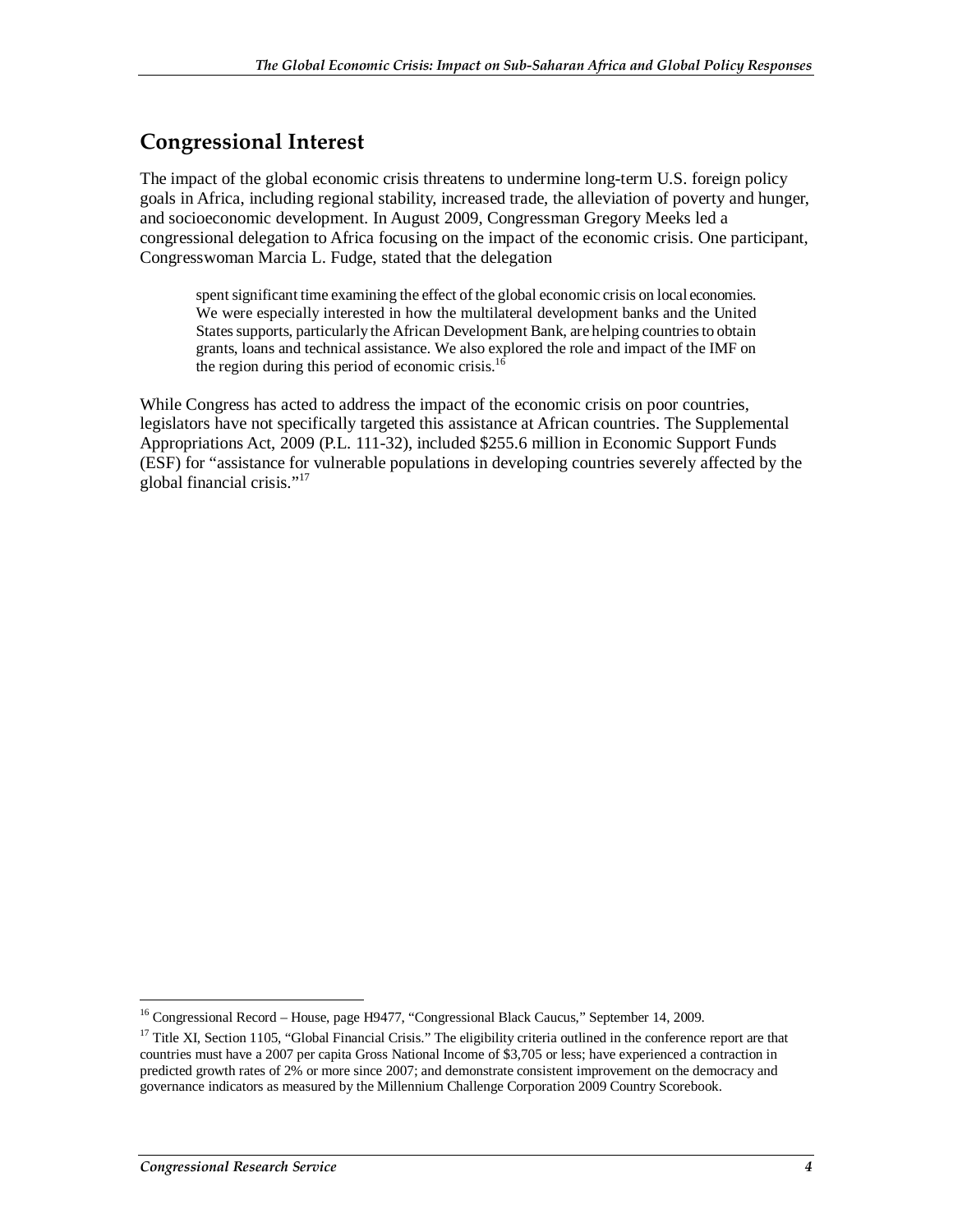## **Background: African Economies**



**Figure 2. Economic Growth in Africa** 

Percentage Change in GDP (Year-on-Year)

**Source:** IMF Sub-Saharan Africa Regional Economic Outlook Database, April 2009.

**Note:** Oil exporting countries are Angola, Cameroon, Chad, Republic of Congo, Equatorial Guinea, Gabon, and Nigeria. All other African countries are net oil importers.

### **Trends Prior to the Crisis**

The Africa region experienced strong economic growth in recent years, averaging 6.5% per year between 2002 and 2007. Growth was facilitated by macroeconomic reforms and driven by high external demand for primary commodities, notably oil and minerals. Trade was bolstered by steady growth in industrialized countries and explosive growth in emerging economic powerhouses such as China and India. Demand for African commodities drove an investment surge in many countries, with foreign direct investment (FDI) stocks nearly doubling between 2003 and 2007.<sup>18</sup> Net private capital inflows—including FDI, remittances, portfolio flows, and other sources—are thought to have quadrupled between 2000 and  $2008$ .<sup>19</sup> These changes followed decades of post-independence economic stagnation.

While Africa's recent growth was driven by the global commodity boom, many other factors contributed as well. Both net oil exporters and oil importers experienced growth of over 5% between 2004 and 2008 (**Figure 2**), and investment extended beyond traditional foreign interests in extractive industries. The IMF reported in 2008 that Africa's "fast growers are a diverse group, including resource-rich and landlocked countries and resource-poor countries that have not had

<sup>-</sup>18 U.N. Conference on Trade and Development (UNCTAD) data, cited in World Economic Forum, *Africa Competitiveness Report*, June 10, 2009.

<sup>&</sup>lt;sup>19</sup> Oxford Analytica, "Africa: Economic growth is strong but constrained," May 15, 2008.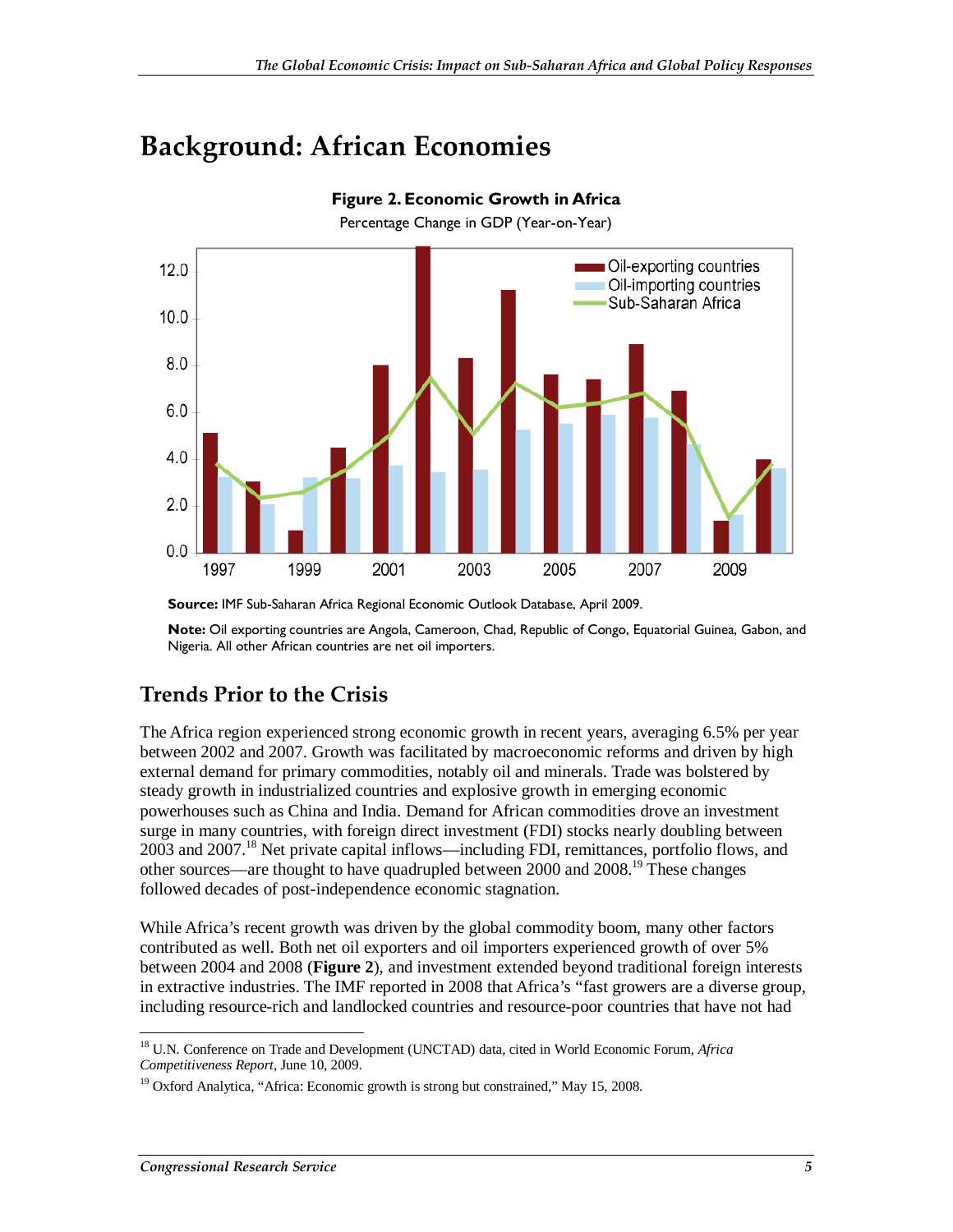large gains in their terms of trade."<sup>20</sup> In many countries, productivity increased and domestic investment improved, in part due to remittances from African workers overseas. Domestic demand also grew, notably in telecommunications as mobile phone and internet use spread rapidly. Recent growth has been aided by policy reforms, as many African governments have improved economic governance through better banking regulations, oversight mechanisms, and fiscal restraint, which brought down inflation, encouraged private investment, and instilled greater macroeconomic stability. Some believe international debt relief programs contributed to these trends. The rate of armed conflict has also declined since the start of the decade, making some countries and the region more attractive to foreign investment.

### **Development Challenges**

Despite these positive trends, economic growth has failed to raise incomes sufficiently to trigger significant progress in meeting the Millennium Development Goals (MDGs) and other antipoverty benchmarks.<sup>21</sup> Progress on the MDGs has been slower in Africa than in any other region: according to the World Bank, the rate in Africa of those living on less than \$1.25 per day has hovered around 50% since 1981, while the number of poor people, in absolute terms, has nearly doubled, from 200 million in 1981 to 380 million in  $2005.<sup>22</sup>$  Economic development is constrained in many countries by numerous structural factors, including a lack of technological investment in agriculture; limited communications and transportation infrastructure; high population growth; high ratios of foreign debt to national income; and the burden of disease. Many countries rely on external aid to balance their budgets and provide basic services. Unrest and instability continue in many areas, and few states constitute transparent and representative democratic regimes. $^{23}$ 

African exports are the least diversified of all developing regions.<sup>24</sup> Many African economies remain reliant on primary commodity exports, which has rendered them vulnerable to external shocks. Natural resource extraction, while effective at creating growth and drawing foreign investment, is also associated with high levels of corruption, labor exploitation, environmental degradation, and internal displacement. During recent periods of high resource revenues, oil- and mineral-producing countries failed to use such revenues to further increase productivity, significantly diversify their economies, or improve social services. Simultaneously, windfall profits may have contributed to already endemic corruption in some countries.

<sup>-</sup>20 IMF, *Regional Economic Outlook: Sub-Saharan Africa*, October 2008.

<sup>&</sup>lt;sup>21</sup> The Millennium Development Goals are, broadly, to achieve the following by 2015: (1) Reduce by half the level of extreme poverty and hunger; (2) Achieve universal primary education; (3) Eliminate gender disparity in primary and secondary education preferably by 2005, and at all levels by 2015; (4) Reduce by two thirds the mortality rate among children under five; (5) Reduce by three quarters the maternal mortality ratio; (6) Halt and begin to reverse the spread of HIV/AIDS, and the incidence of malaria and other major diseases; (7) Integrate the principles of sustainable development into country policies and programs, reverse the loss of environmental resources, reduce by half the proportion of people without sustainable access to safe drinking water and basic sanitation, and achieve significant improvement in lives of at least 100 million slum dwellers by 2020; and (8) Develop a global partnership for development. See United Nations, "Millennium Development Goals," at http://www.un.org/millenniumgoals/.

<sup>22</sup> United Nations, *The Millennium Development Goals Report 2009*; United Nations, *Africa and the Millennium Development Goals: 2007 Update*; World Bank, "Overview: Understanding, Measuring, and Overcoming Poverty."

<sup>23</sup> See, for example, Freedom House, *Freedom in Sub-Saharan Africa 2009*.

<sup>24</sup> World Bank, *World Trade Indicators 2008*. Despite diversification efforts in many mid- and low-income African countries, South Africa remains the most diversified economy on the continent.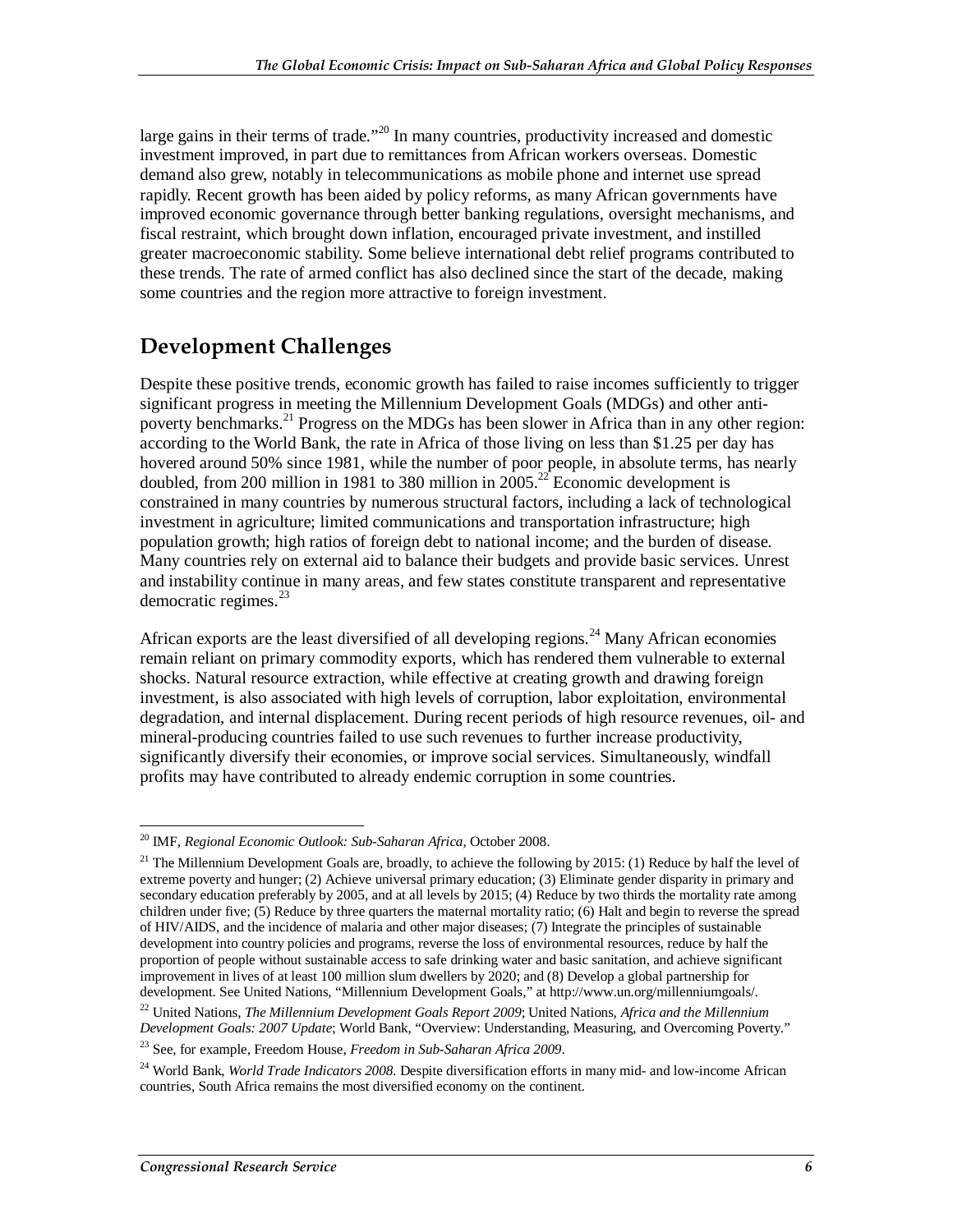Many analysts argue that despite recent economic reforms, growth and development are limited in many African countries by policy choices that restrict competitiveness. According to the World Bank, Africa is the world's second most trade-restrictive region (after South Asia), and African countries have among the world's fewest and weakest services trade liberalization commitments. The region, on average, also displays "the worst rankings in business environment, governance, logistics, and other trade facilitation indicators."<sup>25</sup> Labor productivity is the lowest, on average, of any world region.<sup>26</sup> Due to low levels of regional integration, Africa has consistently had considerably lower rates of intraregional trade than other world regions.<sup>27</sup> Service provision, such as electricity, is severely limited in many countries, impacting individual household consumption as well as the economic feasibility of private firms.

In addition, African economies continue to be affected by the lingering impact of the 2008 food crisis. In 2008, already rising global food prices spiked to record heights, partly due to high oil prices but also to other complex factors.<sup>28</sup> Those most affected by the crisis were impoverished populations in developing countries, many of whom already suffer from chronic hunger.<sup>29</sup> The crisis strained household budgets and compromised individual resilience to further economic hardship. While African oil exporters benefited from higher oil prices, most oil importers ran fiscal deficits as governments subsidized food imports, fertilizer, and other agricultural inputs. The crisis fed high inflation and sparked food riots and political unrest in several countries. The fiscal costs of African policy responses to the crisis doubled between 2007 and 2008, to an average of 1% of GDP, according to the IMF. $^{30}$ 

Many additionally argue that the broader geopolitical environment poses challenges to Africa's development. Some contend that neocolonial relationships continue to dominate Africa's trade ties, while African countries have a limited voice in international trade regulatory bodies. While oil and mineral exporters face low tariffs overseas, exporters of other commodities, such as cotton or sugar, face much higher export barriers.<sup>31</sup>

## **How the Crisis Is Affecting Africa**

The global recession has affected most African countries through a variety of mechanisms, or channels, including a decline in global trade, a drop in investment, falling remittances from overseas workers, and possible cuts in foreign aid. These channels are largely connected to Africa's "real" economy, rather than its financial sector. $32$ 

-

<sup>25</sup> World Bank, *World Trade Indicators 2008*, p. 72. See also Alberto Portugal-Perez and John S. Wilson, "Trade Costs in Africa: Barriers and Opportunities for Reform," World Bank Development Research Group, September 2008; World Bank, *Doing Business Report 2009*; World Economic Forum, *Africa Competitiveness Report*, June 10, 2009; and Economist Intelligence Unit, "Sub-Saharan Africa Economy: Outstripped," September 8, 2009.

<sup>26</sup> United Nations, *The Millennium Development Goals Report 2009*.

<sup>27</sup> U.N. Conference on Trade and Development (UNCTAD), *Economic Development in Africa: Strengthening Regional Economic Integration for Africa's Development*, June 25, 2009.

<sup>28</sup> See e.g. Food and Agriculture Organization (FAO), *The State of Food Insecurity in the World*, 2008.

<sup>29</sup> CRS Report R40127, *The Impact of Food Insecurity and Hunger on Global Health: Issues for Congress*, by Tiaji Salaam-Blyther and Charles E. Hanrahan.

<sup>30</sup> IMF, *Regional Economic Outlook Sub-Saharan Africa*, April 2009.

<sup>31</sup> World Bank, *World Trade Indicators 2008*.

 $32$  A notable exception is South Africa, where the financial sector spillover from the global crisis has been a major (continued...)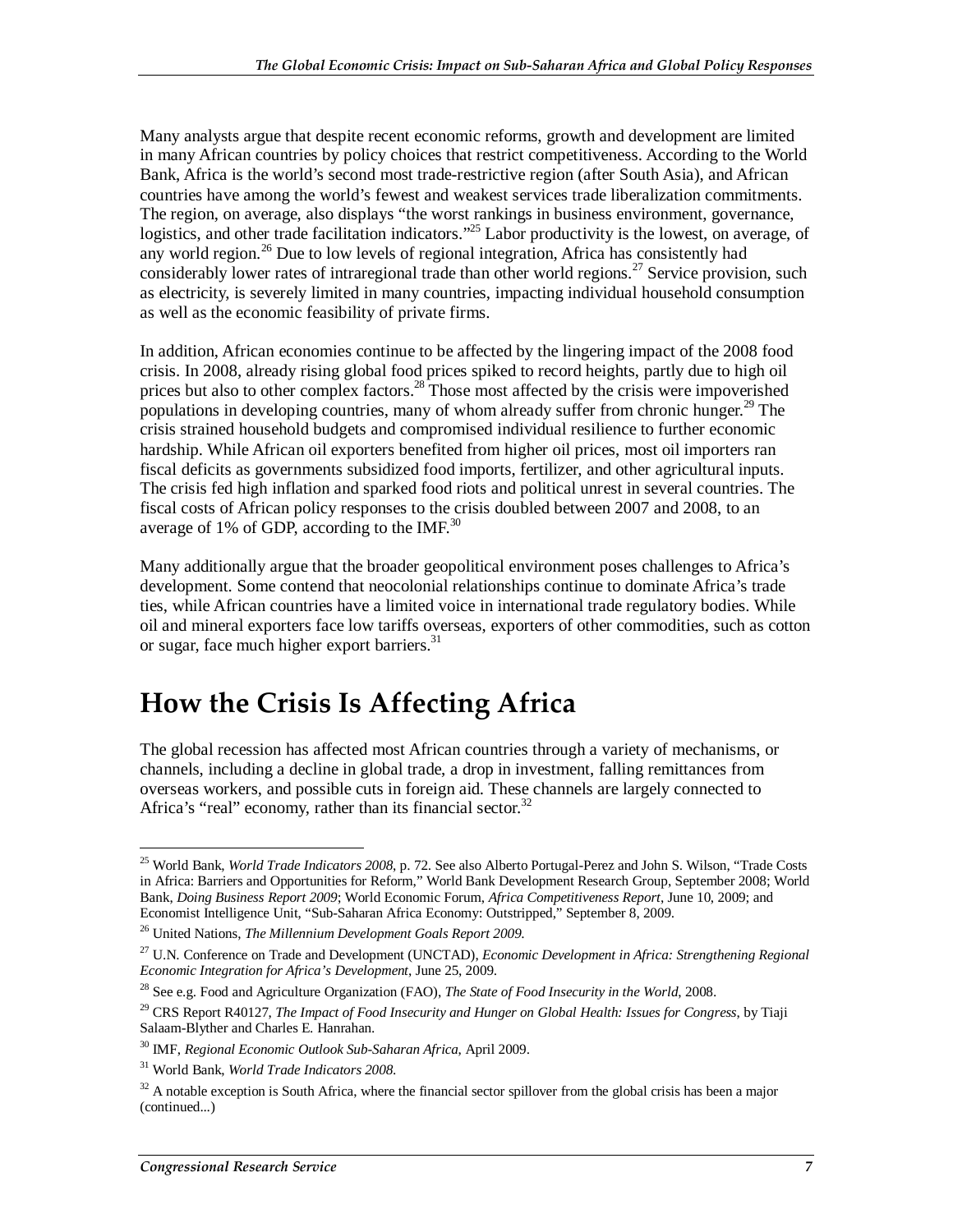

**Figure 3. GDP Growth by Region** 

**Source:** IMF World Economic Outlook, April 2009.

#### **International Trade**

World trade was projected to shrink by 11% in 2009, its first decline since 1982 and reportedly the biggest drop since the mid-1940s.<sup>33</sup> Advanced economies are expected to be the hardest hit, with exports projected to drop by over 13%, but poorer nations are nonetheless expected to see exports fall by over 6%.<sup>34</sup> Since the United States, the European Union, and China cumulatively count for nearly 70% of African trade, African exporters are suffering from the decrease in global demand. For example, total exports to the United States from all 41 countries eligible for trade benefits under the African Growth and Opportunity Act (AGOA) declined by 63% in the first half of 2009, compared to the same period of 2008.<sup>35</sup>

While Africa accounts for less than 2% of global trade, many African economies depend on exports of primary commodities, whose prices on the world market have declined drastically due

<u>.</u>

<sup>(...</sup>continued)

factor behind an ongoing recession.

<sup>33</sup> IMF, *World Economic Outlook*, April 2009; Todd Moss, Center for Global Development, *How the Economic Crisis is Hurting Africa—And What To Do About It*, May 2009; Moin Siddiqi, "How to Improve Africa's Trade Performance," *African Business*, July 1, 2009.

<sup>34</sup> IMF, *World Economic Outlook*, April 2009.

<sup>&</sup>lt;sup>35</sup> Data available at http://www.agoa.info. The African Growth and Opportunity Act is a U.S. trade preference program, begun in 2000 (P.L. 106-200, as amended), that provides certain goods from Sub-Saharan Africa duty-free access to the U.S. market. AGOA extends preferential treatment to imports from eligible countries that are pursuing market reform measures. See CRS Report RL31772, *U.S. Trade and Investment Relationship with Sub-Saharan Africa: The African Growth and Opportunity Act*, by Vivian C. Jones, for further background.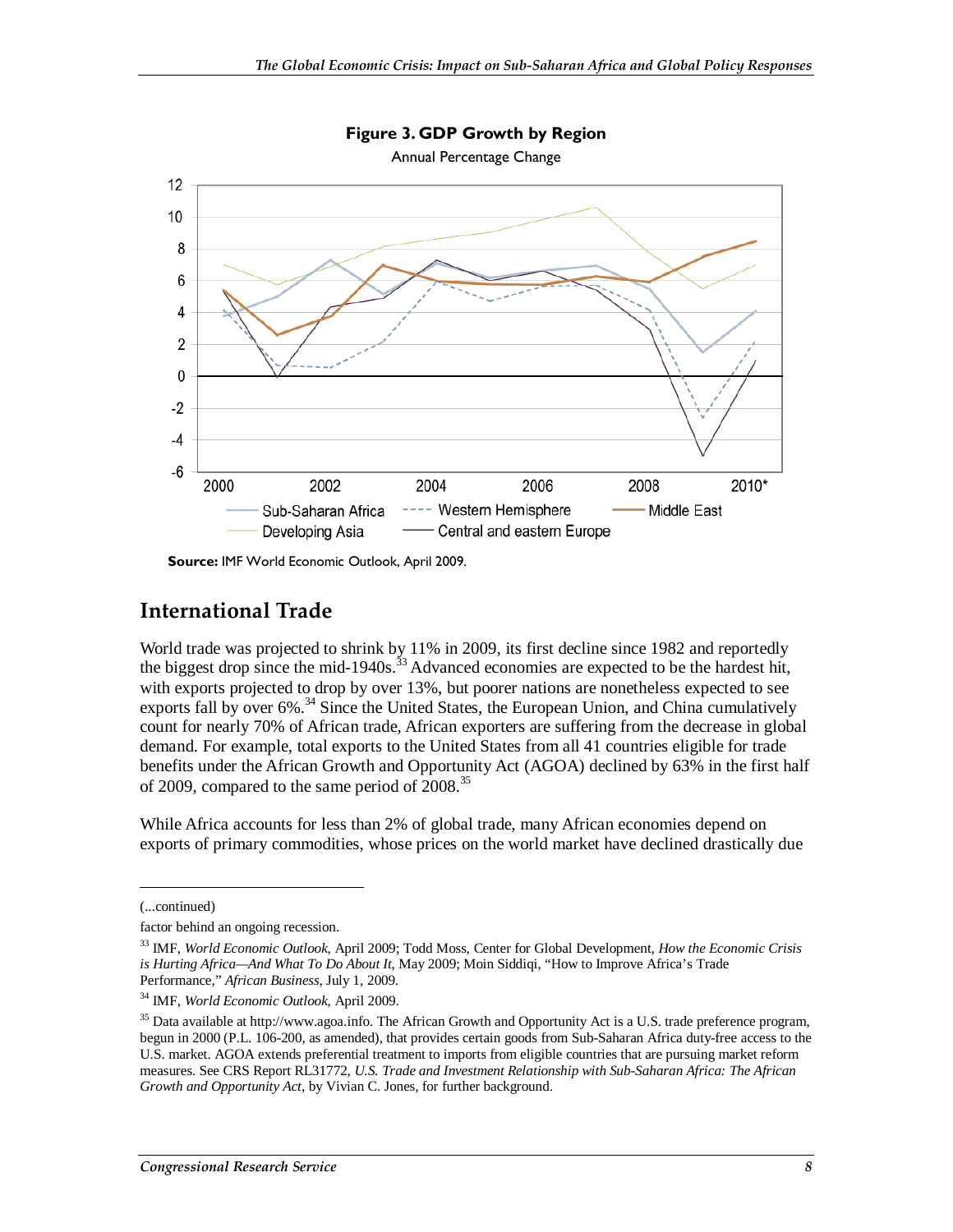to the global crisis.<sup>36</sup> The price slump in oil and many mineral commodities, combined with decreased external demand, dealt a severe blow to the region: oil and other mineral fuels represented 68% of African exports to the world by value in 2008; ores, slag and ash about 14%; and precious stones about  $4\%$ .<sup>37</sup> African countries are thus exporting less on average, and at lower prices, than a year ago. Investor perceptions of risk have exacerbated the impact of falling commodity prices for resource-rich African countries that are also fragile or post-conflict states. Several other countries depend in part on international tourist arrivals (understood as trade in services), which declined worldwide by about 8% in the first four months of 2009 compared to 2008.<sup>38</sup> Overall, African countries' export exposure to advanced economies—the degree to which economic shifts in developed countries may impact African economies through decreased demand for African exports—has increased in recent years. According to the IMF, on average, a 1-percentage-point decline in world growth (trade-weighted) is associated with a roughly 0.5 percentage-point drop in GDP growth in Africa.<sup>39</sup>

Global trade could drop even further if countries react to the economic crisis by enacting additional trade barriers.<sup>40</sup> African economies face the further risk that the global recession will spark new attempts by developed countries to restrict imports and protect local producers. Some analysts fear that policies aimed at encouraging trade with Africa—such as AGOA, the European Union's "Everything But Arms" program, or the Doha Development Round of the World Trade Organization—could be threatened by political pressures to become more isolationist.<sup>41</sup> The tightening of international credit markets is also expected to render it more difficult for African countries to access trade finance.<sup>42</sup> In prior financial crises, a drop in the availability of trade finance negatively impacted the operations of private firms in developing countries. However, it is unclear whether the current crisis will have a similar impact.  $43$ 

In its October 2009 *Regional Economic Outlook*, the IMF praised African governments for refraining from responding to the crisis with trade restrictions and other policies that could deter future growth.<sup>44</sup> Indeed, the trade picture for Africa is not without its bright spots, particularly for countries that have made recent significant investments in infrastructure and resource development.<sup>45</sup> For example, Burkina Faso's export performance is expected to expand rapidly in 2009-2010 due to a recovery in the country's cotton sector, combined with a surge in gold exports as four new mines begin full production. Djibouti, a major cargo transportation hub, is also

<sup>&</sup>lt;u>.</u>  $36$  Statement of Florizelle B. Liser, Assistant U.S. Trade Representative for Africa, before the House hearing on "U.S.-Africa Trade Relations: Creating a Platform for Economic Growth," June 24, 2009.

 $37$  Trade statistics are based on CRS calculations using the Global Trade Atlas Navigator database and the U.S. International Trade Commission Trade Dataweb. Oil and mineral fuels account for about 80% of all U.S. imports from Sub-Saharan Africa, and 92% of all U.S. imports under the African Growth and Opportunity Act (AGOA).

<sup>&</sup>lt;sup>38</sup> U.N. World Tourism Organization, "World Tourism in the Face of the Global Economic Crisis," May 12, 2009.

<sup>39</sup> IMF, *Regional Economic Outlook Sub-Saharan Africa*, April 2009; see also Paulo Drummond and Gustavo Ramirez, "Spillovers From the Rest of the World into Sub-Saharan African Countries," IMF Working Paper, 2009.

<sup>40</sup> Moin Siddiqi, "How to Improve Africa's Trade Performance," *African Business*, July 1, 2009.

<sup>41</sup> E.g. Todd Moss, Center for Global Development, *How the Economic Crisis is Hurting Africa—And What To Do About It*, May 2009.

 $42$  "Trade finance" refers to the role of banks, institutions, and private corporations in facilitating the movement of merchandise in global trade. See, e.g., Thomas Dorsey, "Trade Finance Stumbles," *Finance and Development*, March 2009.

<sup>43</sup> John Humphrey, "Trade Financing: Is it a barrier to Africa's exports?," *Vox*, April 28, 2009.

<sup>44</sup> IMF, *Regional Economic Outlook: Sub-Saharan Africa*, October 2009.

<sup>&</sup>lt;sup>45</sup> Examples drawn from country reports by the Economist Intelligence Unit (EIU).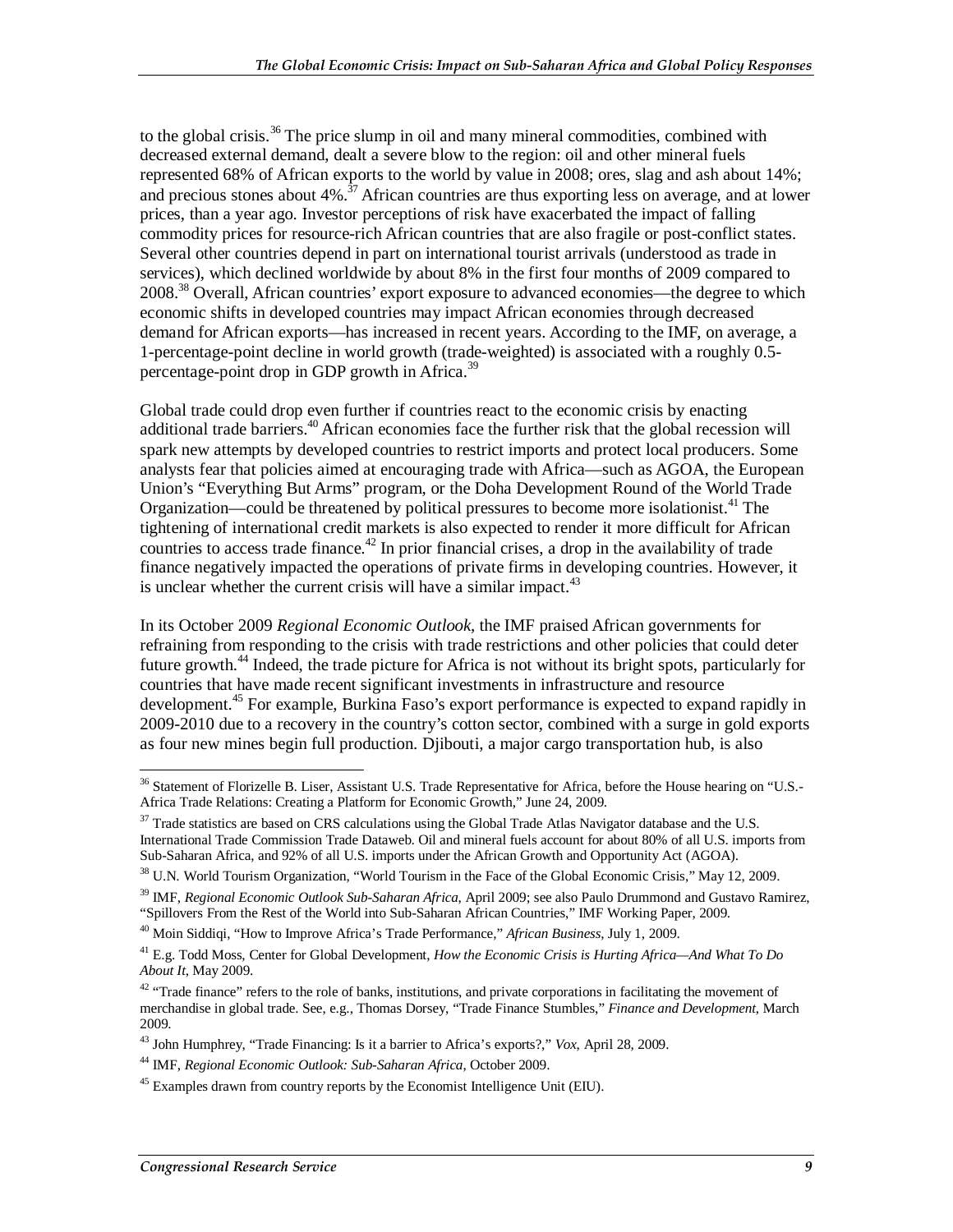expected to see rapid growth in export volumes as a new shipping terminal in Doraleh (about 4 miles south of Djibouti's existing port) comes online. In Liberia, revitalization of mineral, timber, rubber, and palm oil production is forecasted to drive export growth, with increased exports of coffee and cocoa also contributing. Export growth in Malawi is expected to be boosted by the expansion of a uranium mine in Kayelekera.

#### **Trade with the United States**

The value of total U.S. trade with Africa increased by about 29% between 2007 and 2008. After at least three years of continuous growth, however, the value of Africa's exports to the United States decreased in value by about 57% in the first six months of 2009 in comparison to the same period in 2008. U.S. exports to Africa decreased in value by about 9%. The decline in the value of U.S. imports from Africa largely reflects the decline in oil prices from late 2008 through early 2009, as oil and mineral fuels account for about 80% of all U.S. imports from Africa, and 92% of all U.S. imports under AGOA. Petroleum imports did not decrease in volume as dramatically as they did in value. However, decreases in U.S. and global consumption are likely to continue to have a negative effect on most exports from the region.

#### **Trade with China**

Because recent growth in Africa was driven in part by commodity exports to China, Africa is particularly vulnerable to fluctuations in China's economic growth. In 2007, China was the destination for some 13% of Africa's exports and the source of roughly 10% of Africa's imports.<sup>46</sup> These figures represent a long trend of increased Chinese trade and commercial ties with Africa, particularly with countries rich in natural resources. China's trade with Africa greatly increased in recent years, reportedly growing to \$74 billion in the first eight months of 2008, a 62% increase over the previous year.<sup>47</sup> Even with the impact of the crisis in the second half of 2008, total Sino-African trade for the year was reportedly  $$106.8$  billion, a significant increase from 2007.<sup>48</sup> This trade has spurred Chinese investment in large infrastructure projects in Africa, which in some cases are thought to have helped alleviate constraints on economic competitiveness.

Analysts suggest that China is reevaluating some resource extraction agreements, particularly in countries perceived as politically unstable, in light of the global slump.<sup> $49$ </sup> At the same time, recent statistics on China's growth in the first months of 2009 showed robust, if somewhat reduced, economic growth. Furthermore, China's domestic economic stimulus package reportedly relies heavily on infrastructure construction, which has kept demand steady for some primary inputs, such as oil, copper, tin, and lumber.<sup>50</sup> Indeed, while Chinese private-sector engagement with Africa has apparently decreased as a result of the crisis, some Chinese firms and the Chinese

 $\frac{1}{2}$ 46 U.S. Department of Commerce, International Trade Administration, *U.S.-African Trade Profile*, July 2009.

<sup>&</sup>lt;sup>47</sup> Oxford Analytica, "Africa: Positive Economic Outlook Belies Fragility," May 23, 2005, and "Africa: Growth to Suffer Despite Insulated Banks," October 15, 2008.

<sup>48</sup> Reuters, "Factbox—China's Growing Business in Africa," February 12, 2009.

<sup>49</sup> E.g. Lydia Polgreen, "As Chinese Investment in Africa Drops, Hope Sinks," *The New York Times*, March 25, 2009; Oxford Analytica, "China/Africa: Ties Should Weather Global Downturn," June 10, 2009.

<sup>50</sup> Standard Bank, *Implications of the Financial Crisis on Sino-African Relations*, June 30, 2009.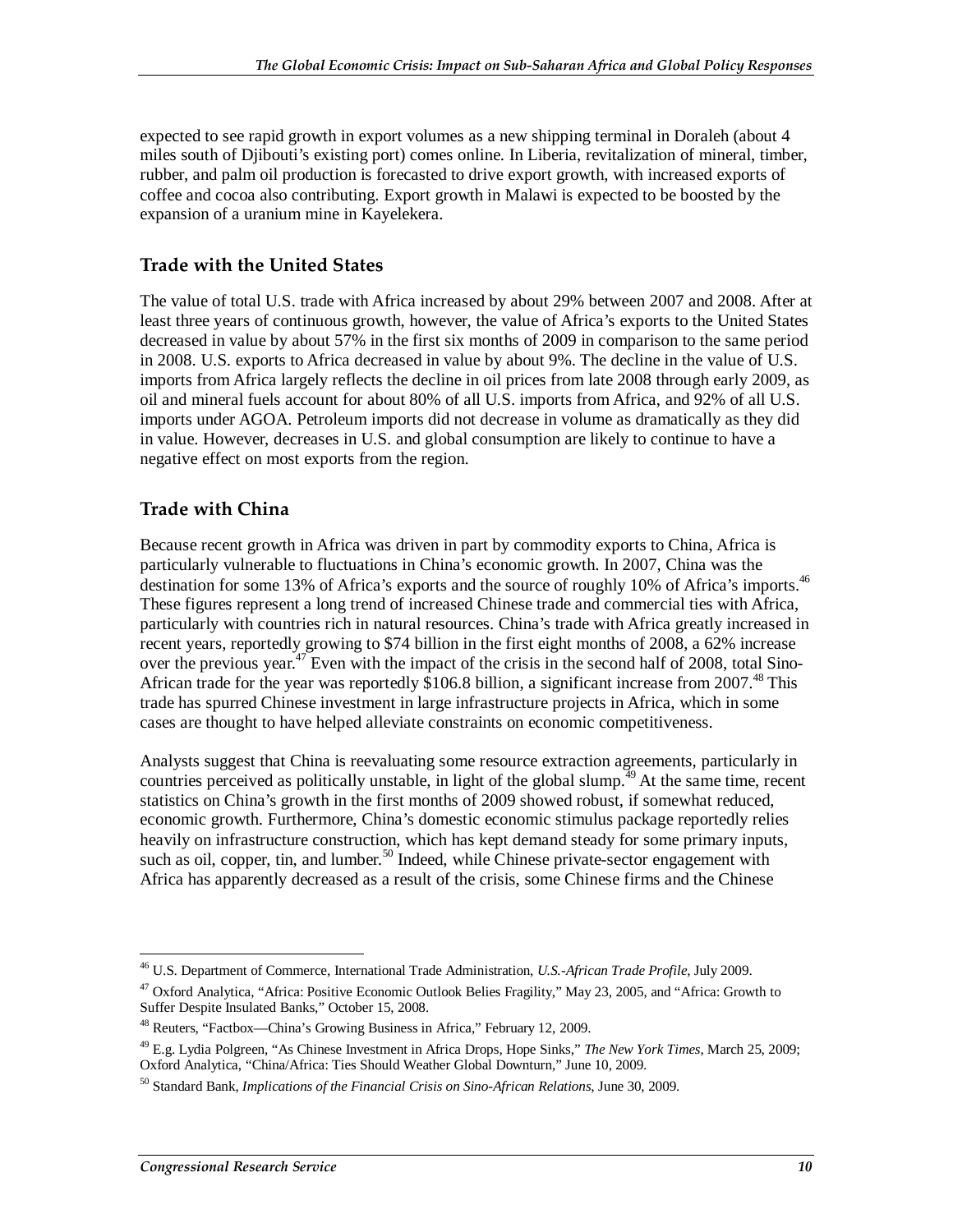government have continued to negotiate economic and resource-acquisition agreements with African countries. Chinese diplomatic outreach to African governments has also continued.<sup>51</sup>

## **Capital Flows**



**Figure 4. Capital Inflows to Africa** 

Billions of U.S. dollars

**Source:** IMF Regional Economic Outlook: Sub-Saharan Africa, April 2009.

Capital flows—which include foreign direct investment (FDI), portfolio investment flows, worker remittances, private charity, and foreign aid—are thought to have helped fuel Africa's recent economic growth.<sup>52</sup> Between 2000 and 2007, private capital inflows were the most important source of external finance for the region, growing from an estimated \$8.9 billion in 2000 to \$54.8 billion in 2007—or 6.5 times global foreign aid of \$8.5 billion. FDI peaked in 2008 at \$32.6 billion, and accounted for between 2.5% and 5% of annual GDP between 2001 and 2007.<sup>53</sup> At the same time, flows of FDI and portfolio investment are clustered among Africa's oil-exporting economies and South Africa (**Figure 5**), and may have little impact in many African countries.

The contraction of capital flows to Africa has been sharp. The IMF estimated that FDI in Africa would drop by roughly 26.7% in 2009, compared to 2008 (**Figure 4**). Between the second quarter of 2008 and year's end, Africa saw the sharpest contraction in cross-border lending of all emerging regions—over 50%—compared with less than 20% for emerging market countries in

<sup>&</sup>lt;u>.</u> 51 See CRS Report RL34620, *Comparing Global Influence: China's and U.S. Diplomacy, Foreign Aid, Trade, and Investment in the Developing World*, coordinated by Thomas Lum.

<sup>52</sup> *Foreign direct investment* reflects direct investments in productive assets, such as factories, mines, and land, by a company incorporated in a foreign country. It does not include foreign investment in stock markets. *Portfolio investment* is a more passive form of investment that includes holding equity securities and debt securities in the form of bonds and notes, money market instruments, and financial derivatives such as options. See also the *International Monetary Fund Balance of Payments Manual*, available at http://www.imf.org/external/pubs/ft/bopman/bopman.pdf.

<sup>53</sup> IMF Sub-Saharan Africa Economic Outlook database, April 2009.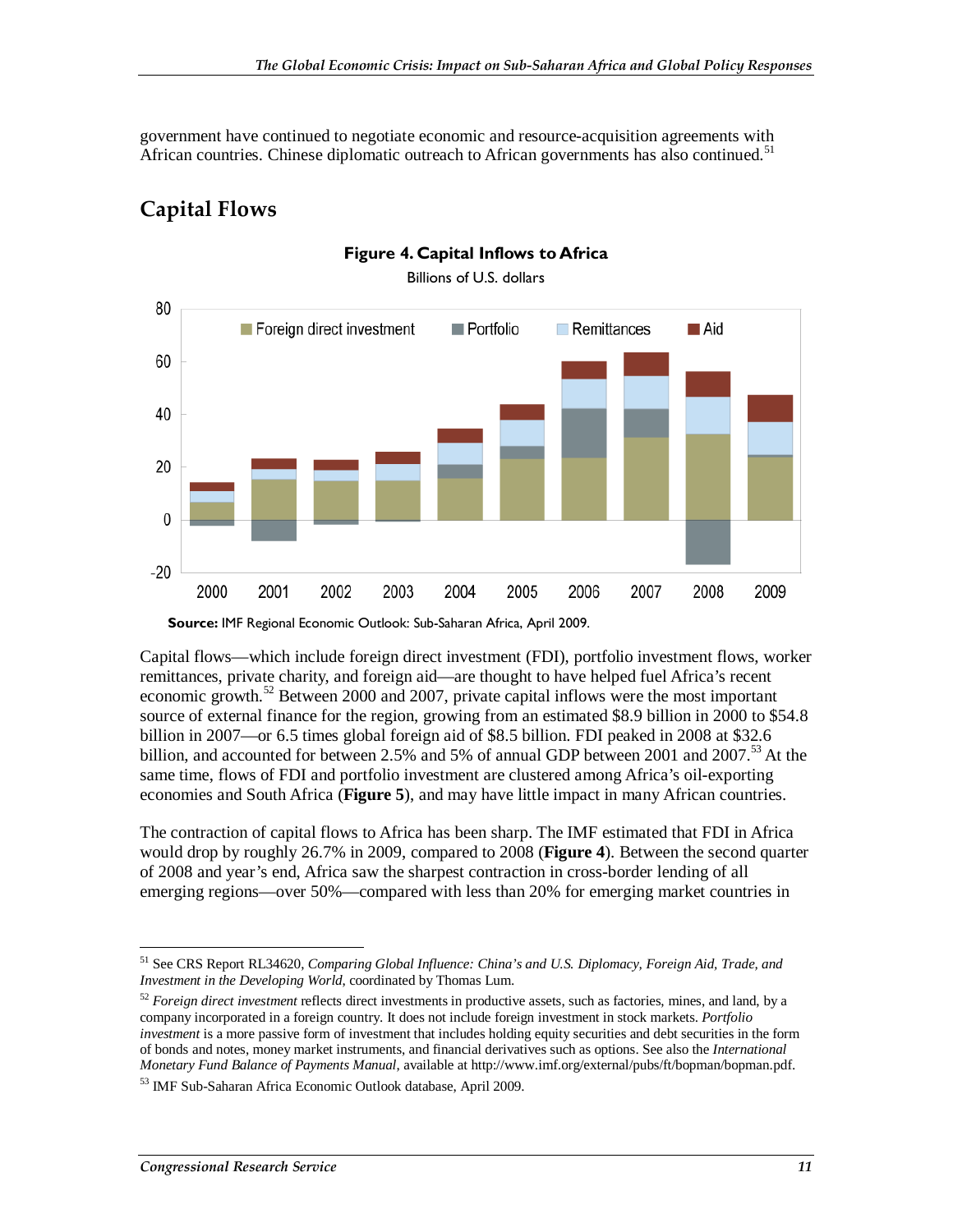other regions.<sup>54</sup> Portfolio investment flows were initially the most impacted by the crisis, reversing from inflows of \$18.7 billion in 2006 to outflows of \$16.7 billion in 2008 (**Figure 4**). These outflows have hit Africa's "frontier economies" the hardest as foreign investors fled the region's stock markets for safer, more liquid investments at home.<sup>55</sup> However, limited available research suggests that while portfolio investment declines will have significant impacts on the financial sectors of affected countries, the impact on regional growth is expected to be minimal.<sup>56</sup> FDI remains the largest share of inward capital flows for the region as a whole, and is expected to be a key driver of future growth.

<sup>&</sup>lt;u>.</u> 54 Razia Khan, "Africa: Financing the Future," *Standard Chartered Global Focus*, May 14, 2009.

<sup>&</sup>lt;sup>55</sup> The term "frontier economies" refers to economies that are smaller and less developed than emerging markets, but which investors believe have significant growth potential. In Africa, the IMF considers the following countries to constitute frontier economies: Botswana, Cape Verde, Ghana, Kenya, Mauritius, Mozambique, Namibia, Nigeria, Seychelles, Tanzania, Uganda, and Zambia. There are some signs that investor interest in African frontier economies has rebounded since April 2009; see Reuters, "Africa Attracts \$1 Billion in Fund Flows This Year," August 3, 2009.

<sup>56</sup> José Brambila Macias and Isabella Massa, "The Global Financial Crisis and Sub-Saharan Afirca: The effects of slowing private capital inflows on growth," Overseas Development Institute Working Paper 304, June 2009.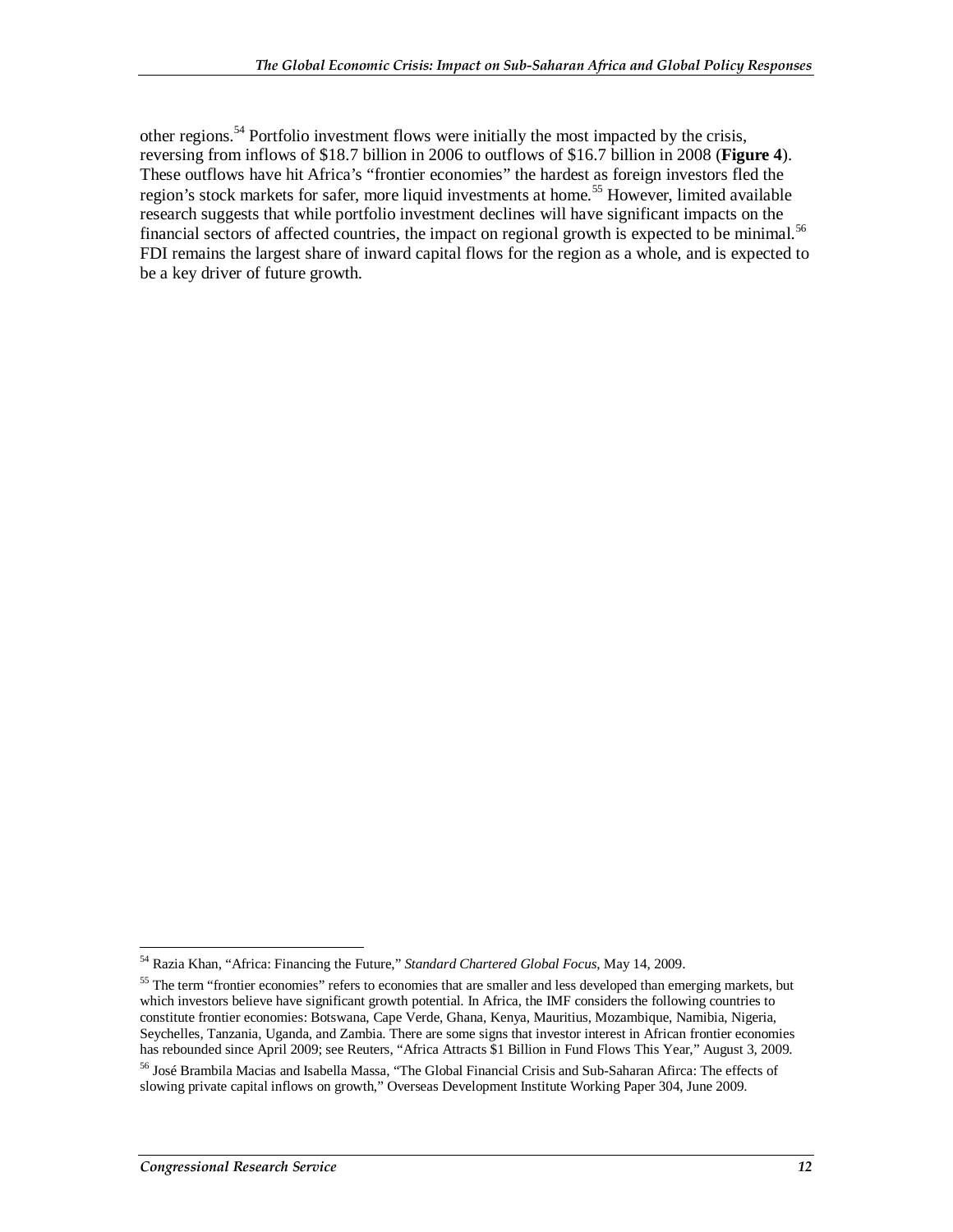

#### **Migrant Remittances**

Of all forms of international capital flows, remittances—or monies sent home by foreign workers overseas—are thought to be the most stable, reacting least to international politics or events.<sup>57</sup> While Africa receives smaller amounts of remittances than other regions, their impact is thought to be relatively large compared to the size of African economies and due to the fact that Africa's extractive industries often provide little economic trickle-down into the local economy. Recorded remittances to Africa totaled \$18.59 billion in 2007, nearly rivaling foreign aid flows; the actual amount is likely higher, since the region receives a large share through informal transfers and

-

<sup>57</sup> E.g. Dilip Ratha, "Workers Remittances: An Important Source of Development Finance," *Global Development Finance 2003: Striving for Stability in Development Finance*, World Bank, 2003.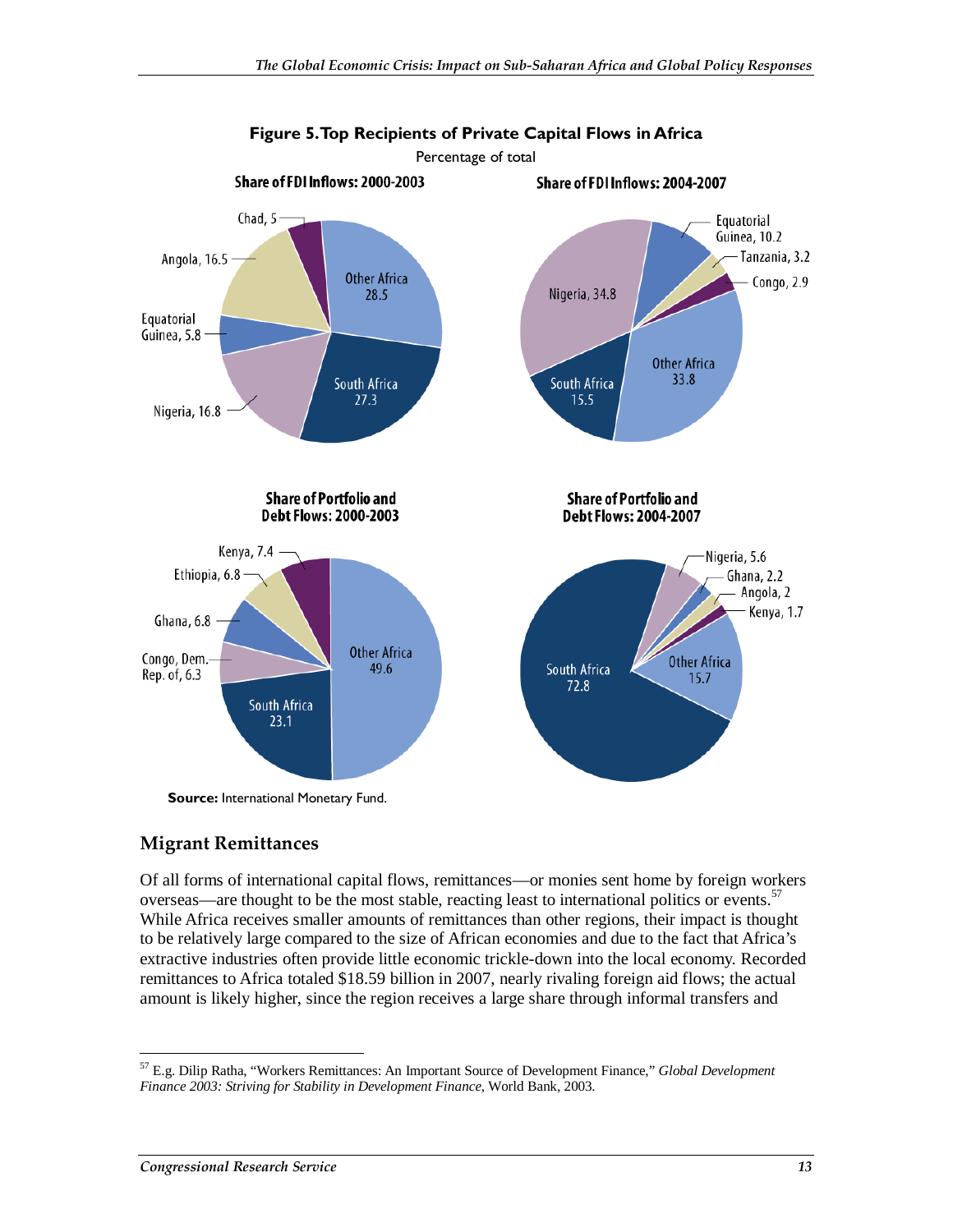unofficial mechanisms and networks.<sup>58</sup> Within the region, remittances are thought to account for 3.7% of GDP on average, although there is significant variation among countries. Remittances in Lesotho, for example, were reported to be 29% of GDP in 2007, according to the World Bank. By total recorded flows, Nigeria and Kenya receive the highest value of remittances.

Global remittance levels were projected to fall 5-8% in 2009, from an estimated \$305 billion in 2008, according to the World Bank. In Africa, remittance levels were projected to fall by 4.4% in 2009; while significant, this is a slightly smaller drop in percentage terms than the worldwide average for low- and middle-income countries.<sup>59</sup> Remittance levels could fall further if continuing economic troubles cause destination countries to tighten immigration restrictions. The long-term implications are difficult to assess, as they depend on complex factors such as the share of unskilled jobs in destination countries and the relative value of local currencies compared to currencies in which remittances are earned.<sup>60</sup>

#### **Foreign Aid**

While only a small handful of donors to date—including Italy, France, and Iceland—have reduced bilateral foreign assistance to Africa due to the crisis, the global flow of foreign aid could suffer in the medium term if the global downturn continues.<sup>61</sup> A more significant decline in aid flows, if it occurs, is expected to lag behind other economic indicators due to the long-term planning process in donor countries. Some observers predicted that while aid levels in 2009 and 2010 would be largely unaffected by the crisis, they could drop in 2011 and 2012 as developed countries experience continued fiscal strains and political pressures to balance budgets. Nonetheless, African governments have requested donors to increase aid flows in order to help offset the impact of the crisis on their domestic economies.<sup>62</sup> Analysts continue to debate whether foreign aid has helped or hindered Africa's socioeconomic development in the long run.<sup>63</sup>

Many African economies are vulnerable to a downturn in foreign aid flows, particularly those that are not natural resource exporters; many rely on donors for budget support. $^{64}$  Compared to other regions, Africa receives the highest total amount of overseas development assistance (including international debt relief), according to the Organization for Economic Cooperation and Development (OECD).<sup>65</sup> In 2006-2007, Africa received the equivalent of nearly \$27.19 billion in

<sup>-</sup>58 World Bank "Migration and Remittances" data.

<sup>59</sup> Dilip Ratha and Sanket Mohapatra, *World Bank Revised Outlook for Remittance Flows 2009-2011*, March 23, 2009.

<sup>60</sup> See EIU, "Going With the Flow," July 1, 2009 and "Africa Economy: Remittances Flows Ebb," July 23, 2009.

 $<sup>61</sup>$  In the case of France, reductions in the total amount of bilateral aid are partly due to the fact that aid commitments</sup> are tied in many cases to France's GDP; as GDP has been revised downward due to the crisis, so have aid flows.

 $62$  AfDB/Committee of African Finance Ministers and Central Bank Governors Established to Monitor the Crisis, *Impact of the Crisis on African Economies—Sustaining Growth and Poverty Reduction: African Perspectives and Recommendations to the G20*, March 21, 2009.

<sup>63</sup> See, among many, ONE, *Guiding Principles for Aid Reform in The United States*, available at http://www.one.org/c/ us/policybrief/765/; Jeffrey Sachs, *The End of Poverty: Economic Possibilities for Our Time* (Penguin: 2006); William Easterly, *The White Man's Burden: Why the West's Efforts to Aid the Rest Have Done So Much Ill and So Little Good* (Penguin: 2006); and Oxfam, *Smart Development: Why U.S. Foreign Aid Demands Major Reform*, February 2008. See also CRS Report RL32489, *Africa: Development Issues and Policy Options*, by Raymond W. Copson.

<sup>64</sup> IMF, *Regional Economic Outlook: Sub-Saharan Africa*, October 2008. The IMF notes at the same time that "fears that large increases in aid may also undermine exports are 'difficult to prove, but difficult to dismiss'" (p. 3).

 $65$  Overseas development aid may include debt relief, budgetary support, and funding for specific types of development projects, among others. If debt relief is not counted, Africa's aid-dependency compared to other regions has varied in (continued...)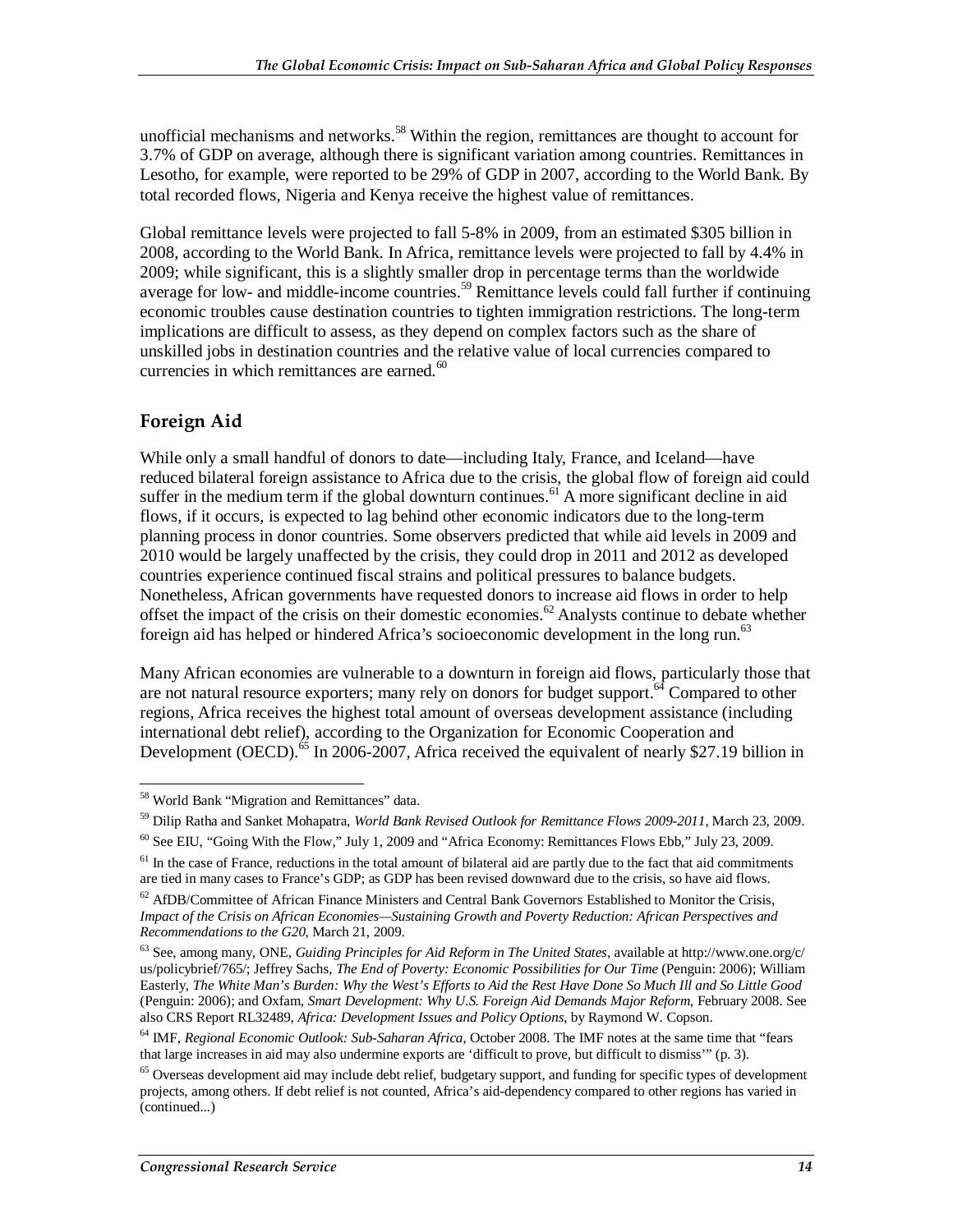bilateral overseas development assistance as defined by the OECD, far greater than the next largest recipient, the Middle East and North Africa, which received \$14.03 billion.<sup>66</sup>

#### *Prior Aid Commitments*

During the 2005 Group of Eight (G-8) Summit in Gleneagles, Scotland, members pledged to roughly double annual aid to Africa by 2010.<sup>67</sup> Some countries—such as the United States committed to a dollar-figure increase, while European countries committed to raising the percentage of national income spent on aid to Africa. According to the organization ONE, which monitors aid commitments and disbursements to Africa, the G-8 Gleneagles commitments amount to raising annual overseas development aid to Africa by \$21.48 billion (in 2008 dollars) on top of what was already being spent in 2005, by 2010. The commitment by the United States was to raise annual aid to Africa to a total of \$8.8 billion.<sup>68</sup>

Most observers believe G-8 aid to Africa will not reach the levels promised at Gleneagles.<sup>69</sup> This may be attributed mainly to shortfalls by France, Italy, and Germany; other G-8 members, including the United States, are believed to be on track to meet their commitments.<sup>70</sup> In addition, reductions in projected national income in donor countries have negatively affected the real value of European commitments based on a percentage of GDP.

## **Implications of the Crisis in Africa**

Economic growth in Africa began to decrease in the second half of 2008, with average growth falling from nearly 7% in 2007 to just under 5.5% in 2008, according to the IMF. African countries with relatively developed financial markets—such as South Africa and Nigeria—were the first to feel the effects of the crisis. The IMF projected average economic growth in Africa would plunge from 6.5% per year between 2002 and 2007 to 1% in 2009. At the same time, average growth rates for the region largely reflect Africa's largest economies, including oil exporters and middle-income countries (of which South Africa is the largest), where the impact of the crisis has been strongest. Median annual economic growth was expected to decelerate from 4.75% on average between 2002 and 2007 to 2.5% in 2009.<sup>71</sup> While some observers argue that merely sustaining positive average growth (as opposed to a recession) means the impact of the crisis on Africa will be relatively minor compared to other regions, others contend that Africa's developing economies require high levels of growth to outpace demographic trends and translate

<u>.</u>

<sup>(...</sup>continued)

recent years.

<sup>66</sup> OECD Factbook 2009: Economic, Environmental and Social Statistics.

 $67$  G-8 members made this commitment on behalf of members of the Development Assistance Committee (DAC), a sub-organization of the Organization for Economic Co-operation and Development (OECD) responsible for development issues and development policies. Russia did not commit to raising aid to Africa, leading some to refer to the Gleneagles commitments as made by the G-7.

<sup>68</sup> ONE, *The Data Report 2009: Monitoring the G8 Promise to Africa*, May 19, 2009.

<sup>69</sup> OECD, *2009 DAC Report on Aid Predictability*; United Nations, *Millennium Development Goal 8: Strengthening the* 

<sup>&</sup>lt;sup>70</sup> ONE, *The Data Report 2009: Monitoring the G8 Promise to Africa*, May 19, 2009.

<sup>71</sup> IMF, *Regional Economic Outlook: Sub-Saharan Africa*, October 2009.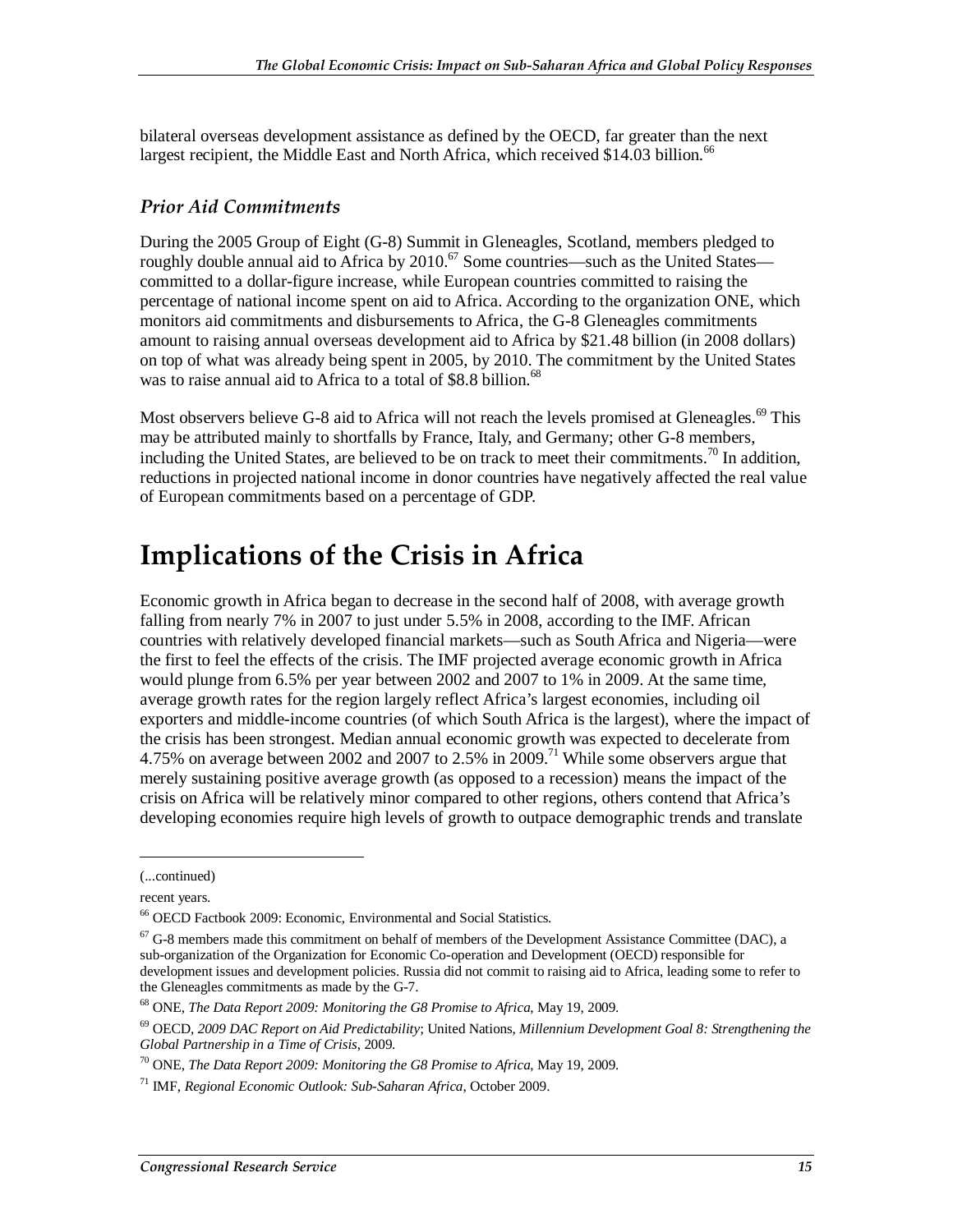into significant poverty alleviation. For example, per-capita average GDP in Africa was projected to decline by nearly  $1\%$  in 2009.<sup>72</sup>

The IMF reported in mid-October that most African economies "nonetheless seem to be responding to this storm better than those of the past," having "generally avoided the major macroeconomic stabilities that followed previous global slowdowns."<sup>73</sup> According to the IMF, Africa is projected to experience an economic recovery in 2010, rebounding to 4% growth on average. Such an outcome would represent a rapid bounce-back compared to sluggish recoveries following previous global recessions.<sup>74</sup> This scenario has led some observers to speak of Africa's underlying economic "resilience," pointing toward robust domestic demand and the lasting effects of macroeconomic reforms.<sup>75</sup> In late September 2009, World Bank President Robert Zoellick stated, "Over time, Africa can also become a pole of growth… Coming out of the crisis, there could be a new opportunity. $176$ 

### **Sub-Regional Variations**

Regional averages of economic growth are heavily weighted toward Africa's largest economies, and do not necessarily reflect the expected impact of the crisis on any given country. Because South Africa, Nigeria, and Angola represented over 60% of Africa's combined gross domestic product (GDP) in 2008, regional aggregated statistics disproportionately reflect the impact of the crisis on these countries.<sup>77</sup> Nigeria and Angola have been strongly affected because much of their economies depend on oil exports, while South Africa, by far Africa's largest economy, is already experiencing a recession, its first in 17 years.

Middle-income countries (a relatively small category in Africa; see Note, **Figure 6**) and oil exporters are experiencing the strongest negative impact from the global crisis.<sup>78</sup> The impact on middle-income countries is reflected by South Africa, where GDP was projected to decline by 2.25% in 2009, due largely to South Africa's close integration into global financial markets and tight trade links with the rest of the world.<sup>79</sup> South Africa's neighbors are expected to experience negative spill-over effects due to trade, investment, and financial linkages to the regional economic giant. Another example of a middle-income country experiencing economic distress due to the crisis is Botswana, whose economy is highly dependent on diamond exports. $80^\circ$ 

<sup>-</sup> $72$  Ibid.

 $73$  Ibid: 3.

<sup>74</sup> Ibid. Previously, African Development Bank President Donald Kaberuka has expressed concern that international credit shortages and investors' risk aversion could cause African countries to recover more slowly from the crisis than those of other regions. AFP, "Africa to Lag Recovery From Crisis: African Development Bank," April 26, 2009.

<sup>&</sup>lt;sup>75</sup> Remarks by Dr. Henry G. Broadman, Managing Director of the Albright Group LLC, at the School of Advanced International Studies (SAIS), Washington DC, September 23, 2009.

<sup>76</sup> Robert B. Zoellick, "After the Crisis?" Remarks delivered at the School of Advanced International Studies, Washington DC, September 28, 2009.

 $77$  CRS calculation based on IMF World Economic Outlook data, April 2009.

<sup>&</sup>lt;sup>78</sup> According to the IMF, GDP growth in oil-exporting countries is expected to decline by 6.5 percentage points in 2009 relative to the 2004-2008 average, and by 7 percentage points on average in middle-income countries. IMF, *Regional Economic Outlook*, October 2009.

 $79$  Ibid.

<sup>&</sup>lt;sup>80</sup> Considered to be one of Africa's most stable and best-governed economies, Botswana received a record \$1.5 billion loan from the African Development Bank (AfDB) in June 2009, designed to cover a budget gap estimated at 13.5% of (continued...)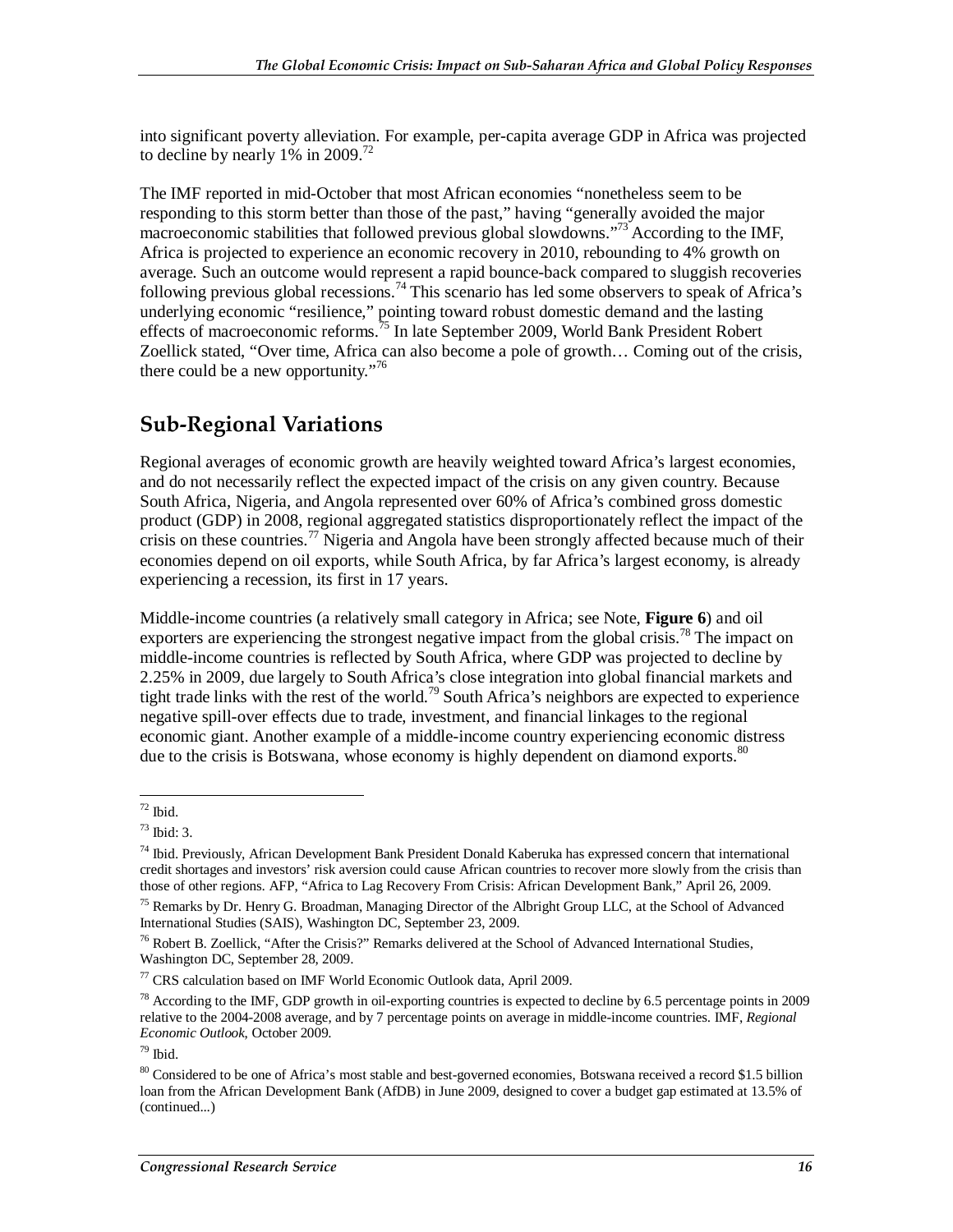On the other hand, many low-income countries that do not rely on oil or mineral exports—such as Ethiopia, Ghana, Rwanda, and Uganda—were projected to experience relatively strong economic growth in 2009, albeit at lower levels than before the crisis. Average GDP in low-income countries is expected to contract by 2.5 percentage points between 2008 and 2009, to relatively strong  $4.5\%$  growth.<sup>81</sup> Many of Africa's low-income countries are expected to benefit from positive terms-of-trade movements, as prices of food and fuel imports have fallen. Fragile and post-conflict states, particularly those that rely on primary commodity exports, will be negatively affected by the crisis, but many are also expected to rebound in 2010 if peace and stability gains are consolidated. Idiosyncratic factors unrelated to the global crisis are further expected to exert strong influence in many African countries, including rainfall, declining oil production in some Gulf of Guinea countries, labor strikes, and political instability.



**Figure 6. GDP Growth** 

Percentage Change Year-on-Year

**Source:** IMF Regional Economic Outlook Database, April 2009.

**Notes:** Country classifications follow IMF categories. **Oil Exporting Countries**: Angola, Cameroon, Chad, Republic of Congo, Equatorial Guinea, Gabon, and Nigeria. **Middle-Income Countries**: Botswana, Cape Verde, Lesotho, Mauritius, Namibia, Seychelles, South Africa, Swaziland. **Low-Income Countries**: Benin, Burkina Faso, Ethiopia, Ghana, Kenya, Madagascar, Malawi, Mali, Mozambique, Niger, Rwanda, Senegal, Tanzania, Uganda, Zambia. **Fragile Countries**: Burundi, Central African Republic, Comoros, Democratic Republic of Congo, Côte d'Ivoire, Eritrea, the Gambia, Guinea, Guinea-Bissau, Liberia, São Tomé and Príncipe, Sierra Leone, and Togo. [Growth figures for Zimbabwe and Somalia are not included in most IMF metrics.]

<u>.</u>

<sup>(...</sup>continued)

GDP due to the collapse in world diamond prices. Diamonds are thought to account for roughly two-thirds of Botswana's total exports and 28% of GDP. It was the first time in 17 years that Botswana had applied for an AfDB loan; it has previously served as a contributor to the AfDB's concessional loan facility, the African Development Fund. AfDB, "AfDB Approves US\$1.5 Billion Budget Support for Botswana to Help Country Cope with the Financial Crisis," June 2, 2009; U.S. State Department, "Background Note: Botswana," August 2009.

<sup>81</sup> IMF, *Regional Economic Outlook: Sub-Saharan Africa*, October 2009. According to the IMF, low-income countries in Africa are expected to fare better in the crisis than those in other regions. See also Todd Moss, Center for Global Development, *How the Economic Crisis is Hurting Africa—And What To Do About It*, May 2009.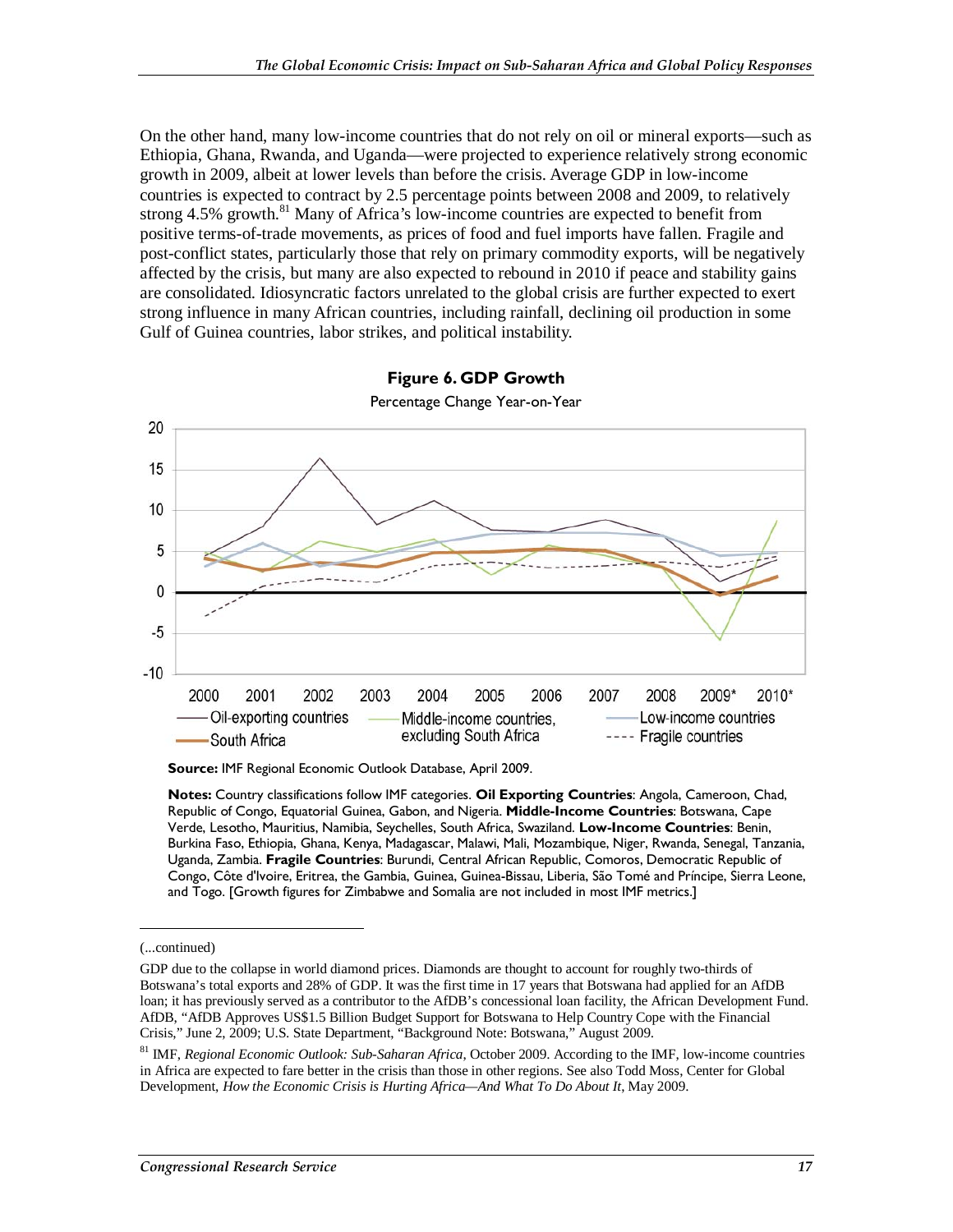

**Figure 7. Projected Average Yearly Economic Growth, 2008-2011** 

**Source:** International Monetary Fund, *Regional Economic Outlook: Sub-Saharan Africa*, October 2009

## **Fiscal and Trade Balances**

The economic crisis is already having a deep impact on fiscal and trade balances throughout the region (**Figure 8** and **Figure 9**). In recent years, debt forgiveness and improved fiscal discipline contributed to greater economic stability: between 2004 and 2008, the region's governments maintained a budget surplus of 1.75% on average. During those four years, the surplus in African oil exporters averaged 6.5% of GDP. Fiscal positions have already turned negative due to the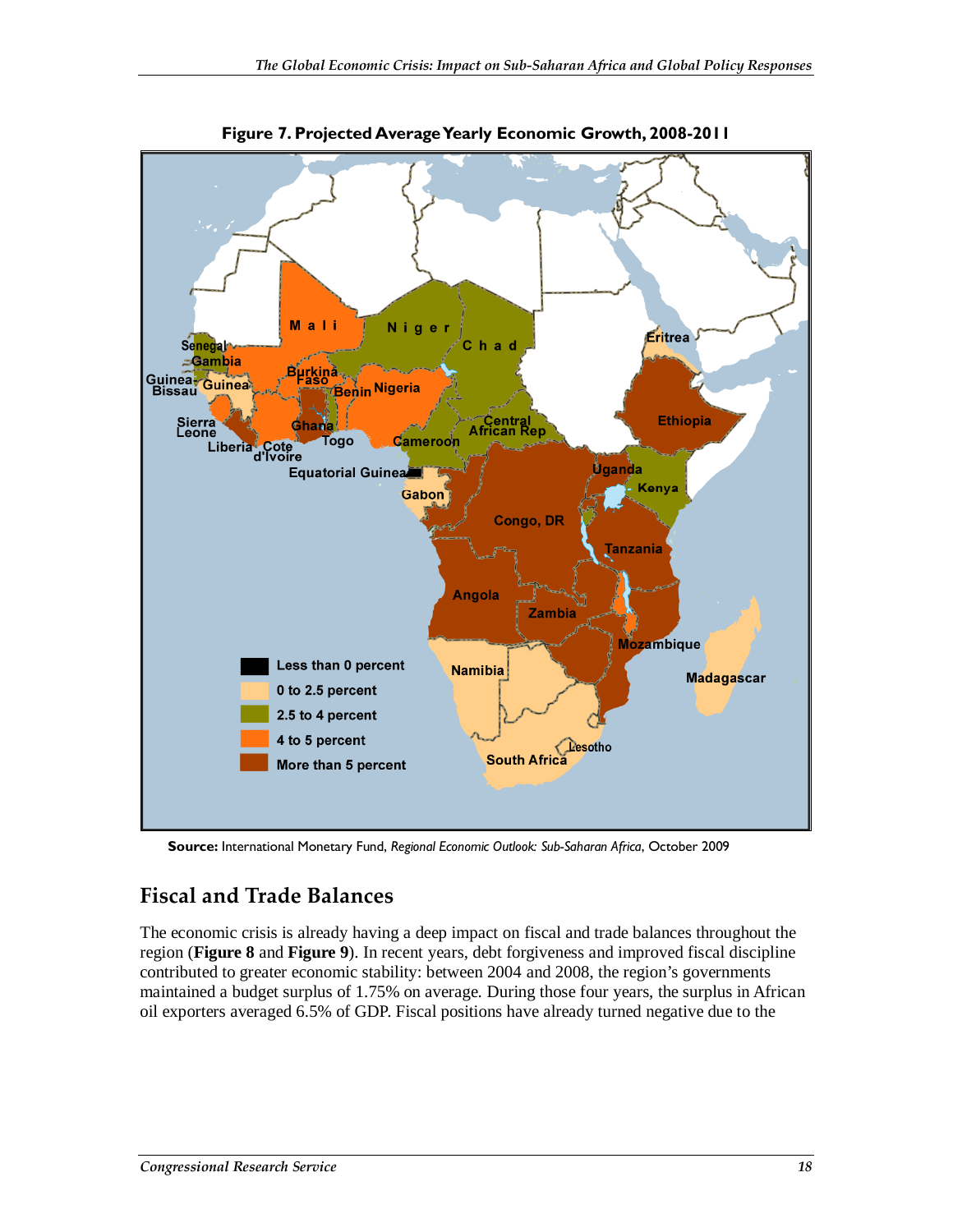crisis: the IMF has projected deficits of 4.75% of GDP in 2009 and 2.72% of GDP in 2010.<sup>82</sup> Fiscal deficits in oil exporters were expected to average over 6% in 2009.

Current account positions—the difference between a nation's total exports of goods, services, and transfers, and its total imports of them—were also expected to decline, from a surplus of 1.22% of GDP in 2008 to a deficit of  $6.23\%$  of GDP in 2009.<sup>83</sup> Weakened commodity prices are exacerbating these effects in oil-producing states.



**Figure 8. Fiscal Balances** 

**Source:** International Monetary Fund Regional Economic Outlook database, April 2009.

 $\overline{a}$ 82 IMF, *Regional Economic Outlook: Sub-Saharan Africa*, October 2009.

<sup>83</sup> IMF, *Regional Economic Outlook: Sub-Saharan Africa*, April 2009.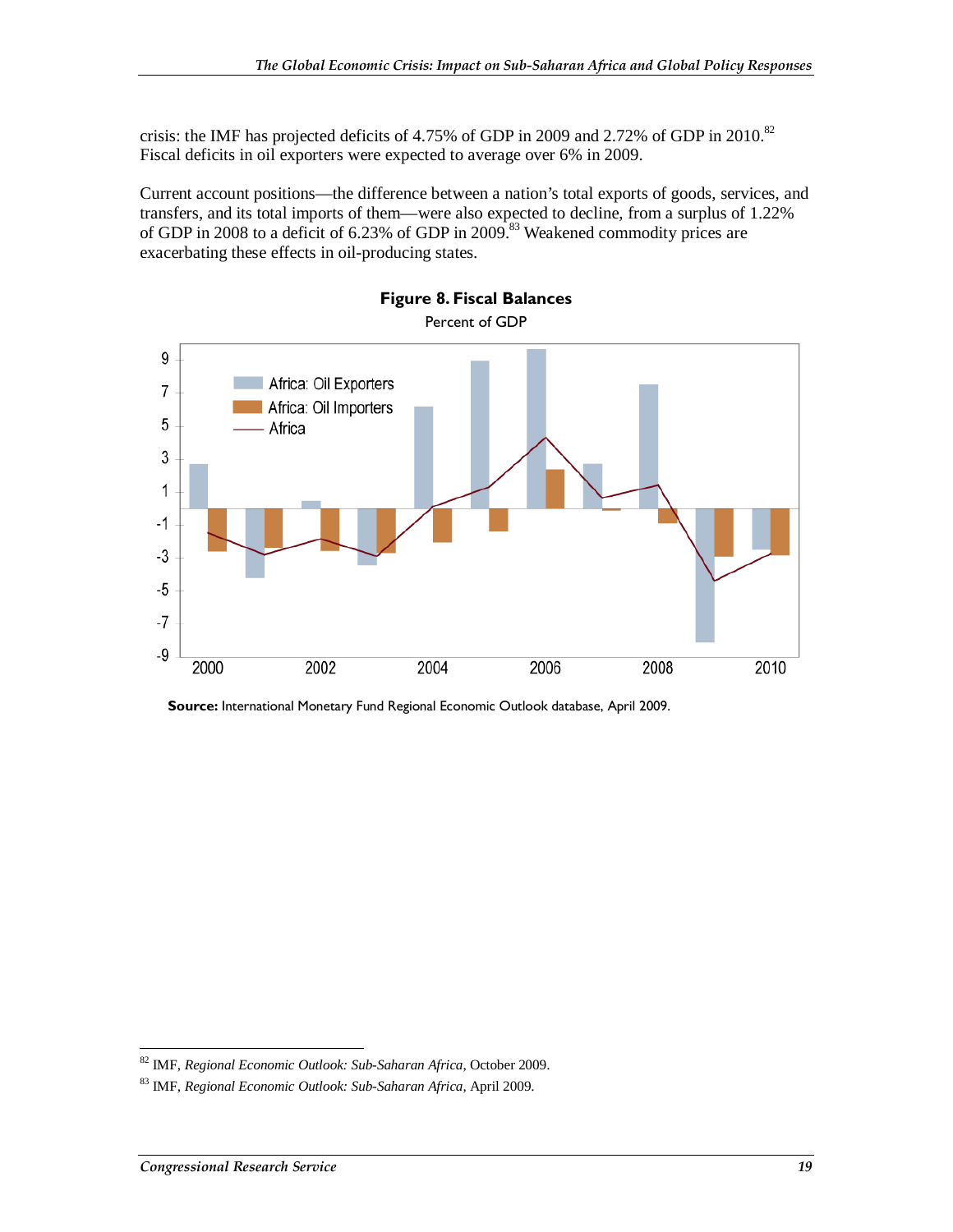

## **Figure 9. Current Account Balances**

Fiscal deficits reflect both increased government spending aimed at expanding social safety nets and declining government revenues due to decreases in the collection of taxes and royalties on natural resource extraction, customs and tariffs on trade, and taxes and fees on tourist activity and other consumption. While these effects will vary on a country-by-country basis, many countries are expected to have difficulty financing their deficits.<sup>84</sup> Several African governments had planned to raise long-term financing through the issuance of sovereign bonds, as Gabon successfully did in late 2007. Because of the impact of the crisis on global liquidity, these plans have reportedly either been unsuccessful (South Africa), canceled (Ghana), or delayed (Kenya, Nigeria, Tanzania, and Uganda).<sup>85</sup>

While some oil exporters and middle-income countries have enacted fiscal stimulus packages, the capacity to do so is expected to be restrained in most African countries, even with international assistance. Combined with the difficulty of raising financing and abating investor risk aversion, budgetary pressures have reportedly caused some major infrastructure projects, including government-funded projects and public-private partnerships, to come under strain.

### **Poverty Reduction**

The crisis is expected to set back or reverse efforts to alleviate poverty in Africa, the world's poorest region. Multilateral organizations project that the economic crisis could increase poverty

**Source:** International Monetary Fund Regional Economic Outlook database, April 2009.

<sup>&</sup>lt;u>.</u> <sup>84</sup> Reuters, "Factbox—Five Risks to Watch in Africa," October 1, 2009. See also Andrew Berg et al, "Fiscal Policy in Sub-Saharan Africa in Response to the Impact of the Global Crisis" (IMF Staff Position Note), May 14, 2009.

<sup>&</sup>lt;sup>85</sup> AfDB/Committee of African Finance Ministers and Central Bank Governors Established to Monitor the Crisis, *Impact of the Crisis on African Economies—Sustaining Growth and Poverty Reduction: African Perspectives and Recommendations to the G20*, March 21, 2009.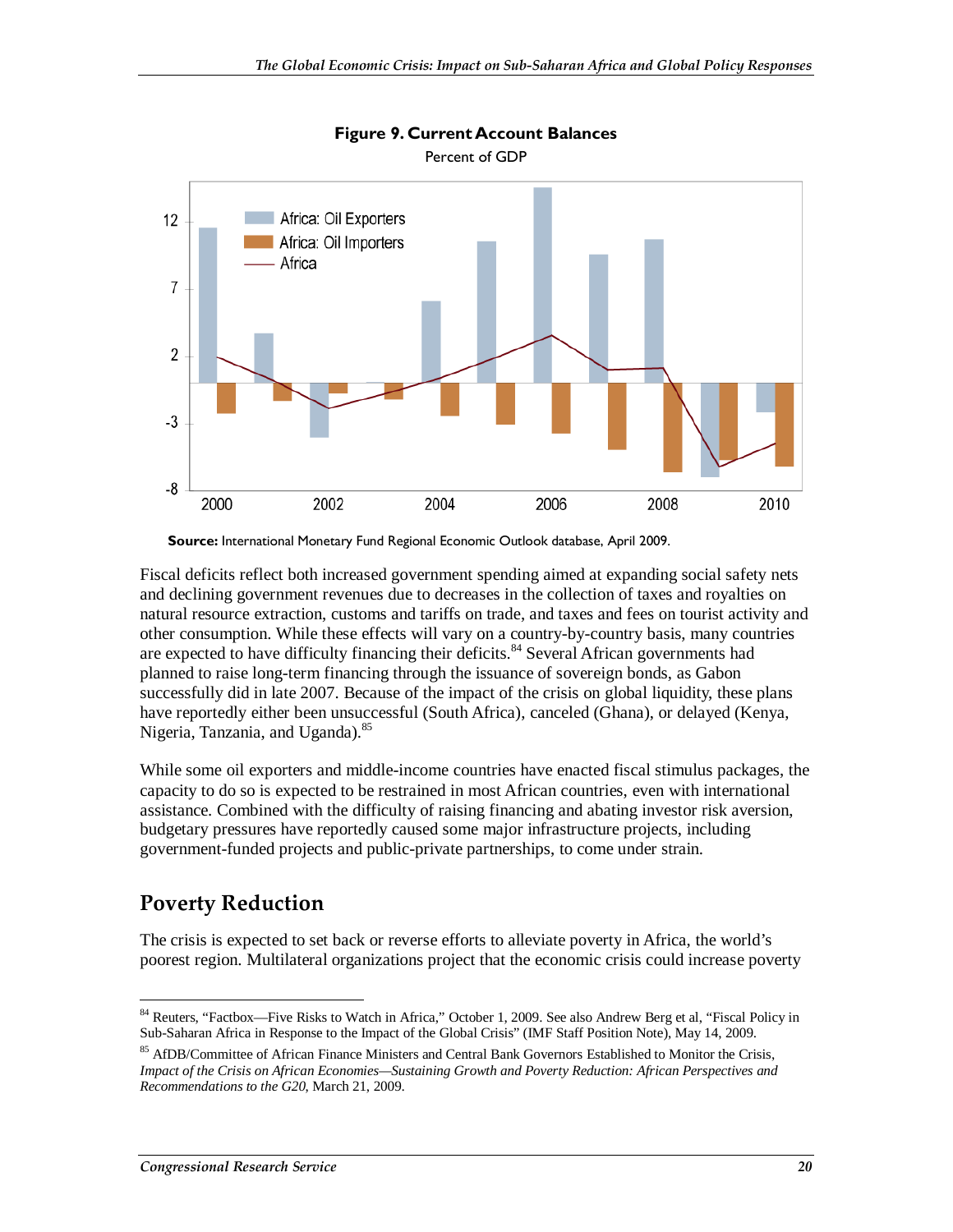worldwide by at least 45 million people.<sup>86</sup> In Africa, the IMF estimated that the crisis would add 7 million people to the ranks of those living below US\$1.25 a day in 2009, and a further 3 million in 2010.<sup>87</sup> Indeed, while average GDP growth in Africa was expected to remain positive in 2009, per capita GDP was expected to contract in many African countries (**Figure 10**).

The impact on poverty in Africa may be further compounded by the effects of the 2008 food crisis, which made many African families more vulnerable to sudden economic shocks, especially as domestic prices for fuel and food remain relatively high in many countries.<sup>88</sup> Many African households teeter just above the international poverty line, and a small impact on average household income could translate into a large jump in poverty as measured by international standards. Additionally, already insufficient social safety nets are expected to be further strained by a reduction in budget allocations for public services as government revenues drop. Some predict that the human costs of the economic crisis will be dire: for example, one World Bank analysis estimates that the crisis will directly cause 30,000-50,000 excess infant deaths in Africa, with most of these additional deaths likely to be poorer children, and overwhelmingly female.<sup>89</sup>

-

<sup>&</sup>lt;sup>86</sup> For the purpose of global aggregation and comparison, the World Bank measures global poverty according to reference lines set at \$1.25 and \$2 per day (2005 Purchasing Power Parity terms). World Bank, "Overview: Understanding, Measuring, and Overcoming Poverty," online at http://go.worldbank.org/RQBDCTUXW0; World Bank/International Bank for Reconstruction and Development, *Swimming Against the Tide: How developing countries are coping with the global crisis*, March 2009; Africa Progress Panel, *An Agenda for Progress at a Time of Global Crisis: A Call for African Leadership*, June 10, 2009; Inter-Press Service (IPS), "Continent 'Not Badly Hit' Despite 16 Million More Poor," June 11, 2009.

<sup>87</sup> IMF, *Regional Economic Outlook: Sub-Saharan Africa*, October 2009.

<sup>&</sup>lt;sup>88</sup> In some countries, depreciating exchange rates are putting additional upward pressures on prices, including food imports. IMF, *Regional Economic Outlook: Sub-Saharan Africa*, April 2009.

<sup>89</sup> Jed Friedman and Norbert Schady, World Bank, *How Many More Infants Are Likely to Die in Africa as a Result of the Global Financial Crisis?* August 2009.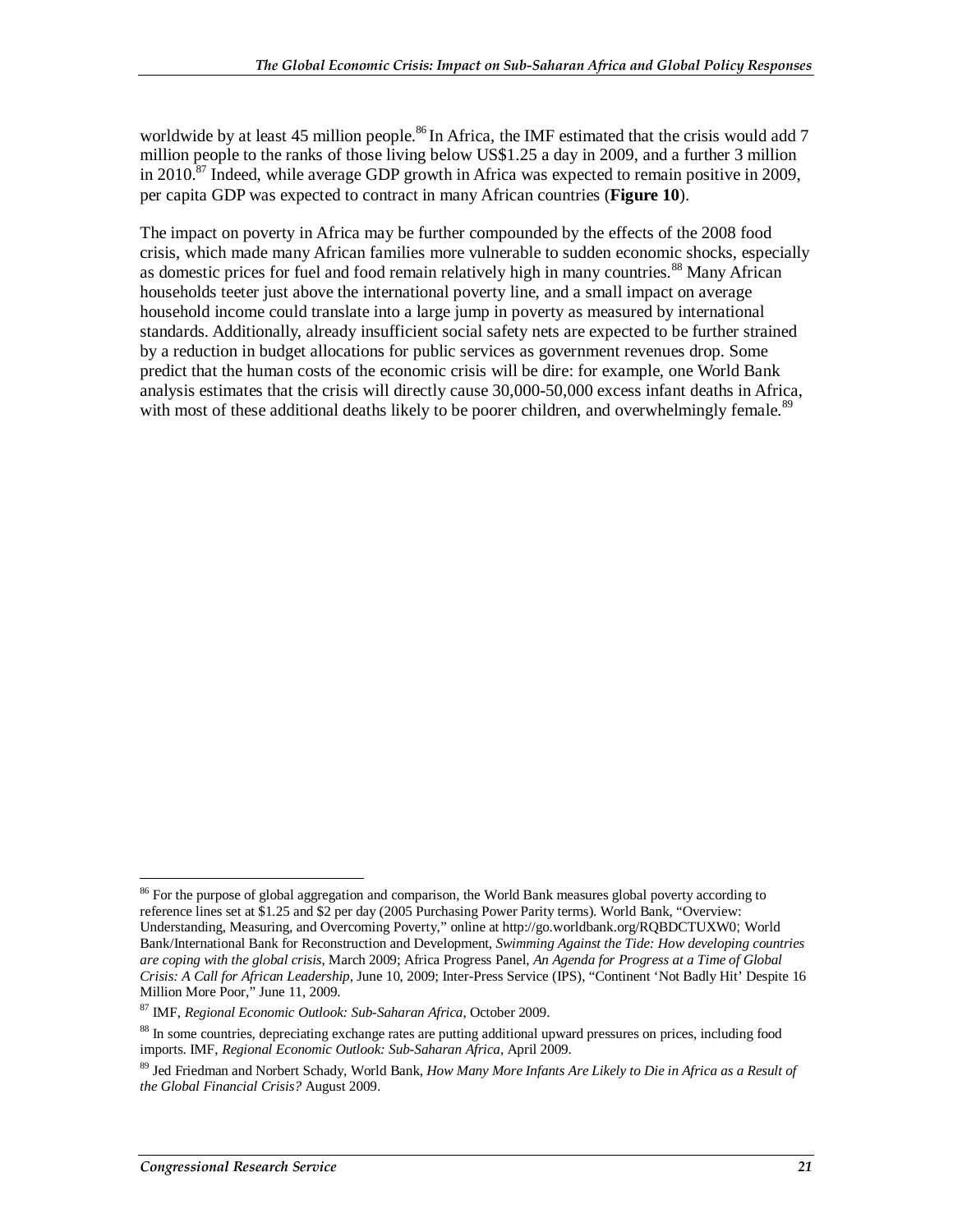

**Figure 10. African GDP Per Capita** 

**Source:** IMF Regional Economic Outlook database, April 2009.

#### **Food Security**

The economic crisis is expected to compound existing challenges for African food security. The United Nations estimated last year that the proportion of undernourished people in Africa's population rose to 29% in 2008, compared to 28% in 2004-2006, and that it would rise further in 2009; progress in eradicating hunger had already stalled or reversed in 2008 due to the global food crisis.90 While inflation declined throughout Africa in the second half of 2008 with the slump in oil and food prices on the world market, global food prices have remained higher than they have been in a decade, nearly double historical levels.<sup>91</sup> Moreover, Africa's insulated markets and factors such as poor transportation infrastructure have limited the pass-through of lower global prices to domestic markets. According to the Food and Agriculture Organization (FAO), food crises persist in at least 20 African countries.<sup>92</sup> While high food prices may serve as an incentive for some crop producers, most analysts believe that they have a net negative effect on Africa's poor.

 $\frac{1}{2}$ 90 United Nations, *The Millennium Development Goals Report 2009*.

<sup>91</sup> IMF, *Regional Economic Outlook: Sub-Saharan Africa*, April 2009; Reuters, "World Food Prices Stabilize, No Drop in Sight—WFP" August 7, 2009.

<sup>92</sup> Africa Progress Panel, *An Agenda for Progress at a Time of Global Crisis: A Call for African Leadership*, June 10, 2009.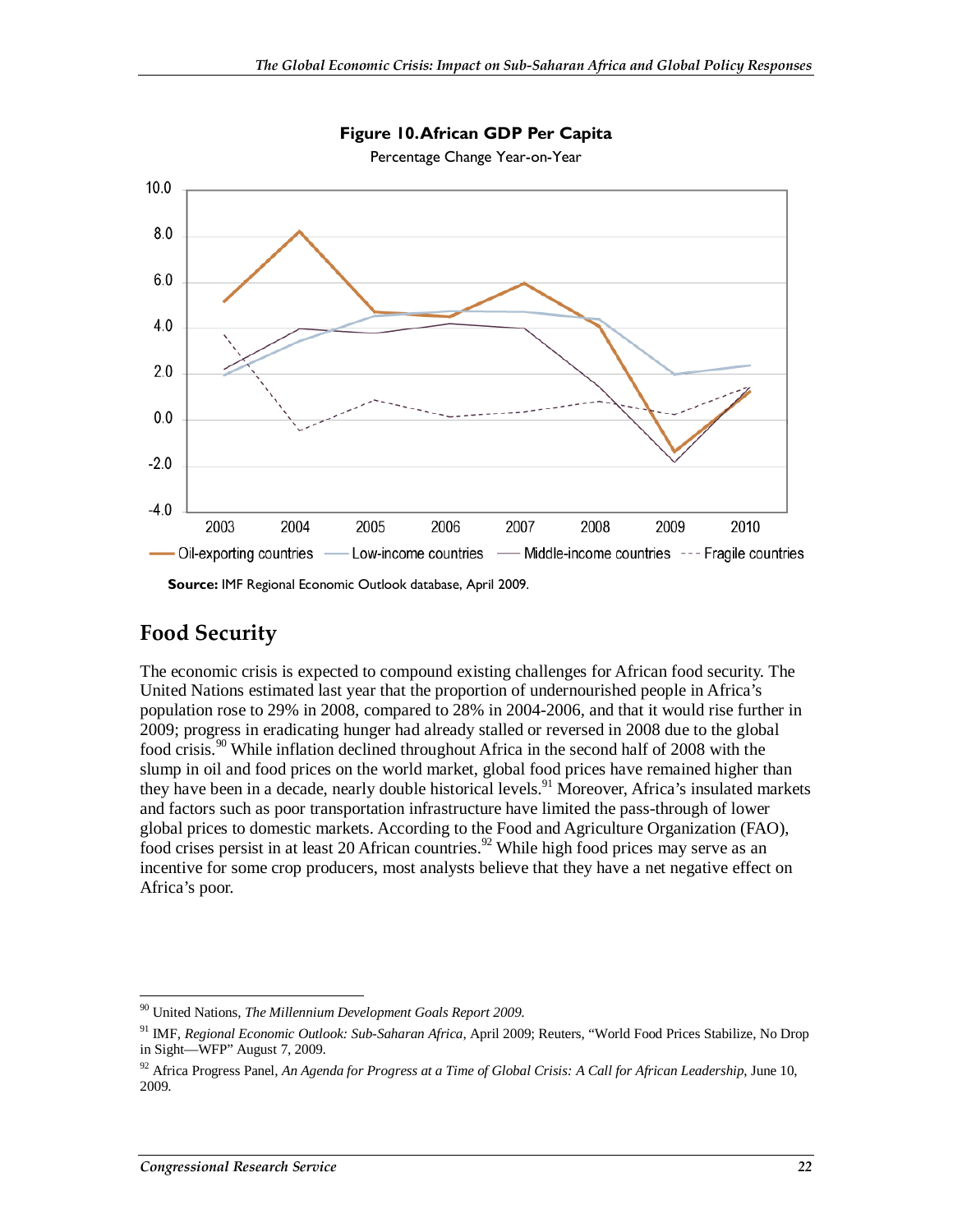## **Political Stability**

Many believe fallout from the global economic crisis could have implications for Africa's political stability. The Economist Intelligence Unit recently contended that "as people lose confidence in the ability of government to restore [economic] stability, protests look increasingly likely.... There is growing concern about a possible global pandemic of unrest."<sup>93</sup> This may be particularly pertinent for post-conflict and "fragile" states, where institutions are especially weak, investors wary, and donors under pressure to pare down financial commitments as their own economies suffer.

Analysts' assumptions are based in part on observations from mid-2008, when rising food prices sparked food riots across the continent and were thought to have played a role in political unrest in several countries. As the crisis pushes up the number of impoverished and unemployed individuals, long-standing potential instability may be ignited—particularly if local populations identify their governments as the culprits of economic hardship, if political or military contenders for power use the economic crisis as a weapon against incumbents, or if observation of unrest in neighboring countries acts as a vector of contagion. Tensions from the crisis may exacerbate preexisting sources of instability in many African countries, including ongoing or recently resolved conflicts, fragile institutions, xenophobia, and income inequality. At the same time, widespread economically driven protests such as those seen in 2008 have not been repeated in 2009, and some believe the threat may be overstated.

## **International Efforts to Address the Impact of the Crisis on Africa**

## **Developed Countries**

At the Group of 20 (G-20) summit in London in April 2009, member states agreed to inject \$1 trillion into the world economy in order to combat the effects of the global crisis. This included a commitment to support growth in emerging market and developing countries. For example, the G-20 committed to increase lending resources available to the IMF by \$250 billion through immediate contributions from some IMF member countries, and to use additional resources from agreed sales of IMF gold to provide \$6 billion in additional financing (including concessional lending) for poor countries over the next two to three years. At the same time, some observers contend that "the legitimate concerns of LICs [low-income countries] in general, and Africa in particular, have not featured prominently in international rescue efforts."<sup>94</sup>

At the July 2009 G-8 summit in L'Aquila, Italy, members declared that they were "determined to assist developing countries in coping with the impact of the [economic] crisis" and committed to fulfilling the Gleneagles commitments on aid (discussed earlier) and improving aid effectiveness,

<sup>&</sup>lt;u>.</u> <sup>93</sup> EIU, "Sub-Saharan Africa Politics: Submerging Markets," April 14, 2009. See also Amnesty International, "Economic crisis reveals deeper human rights problems," May 28, 2009; and U.N. Integrated Regional Information Networks (IRIN), "Africa: Helping Fragile States Survive Financial Crisis," May 14, 2009.

<sup>94</sup> Africa Progress Panel, *An Agenda for Progress at a Time of Global Crisis: A Call for African Leadership*, June 10, 2009.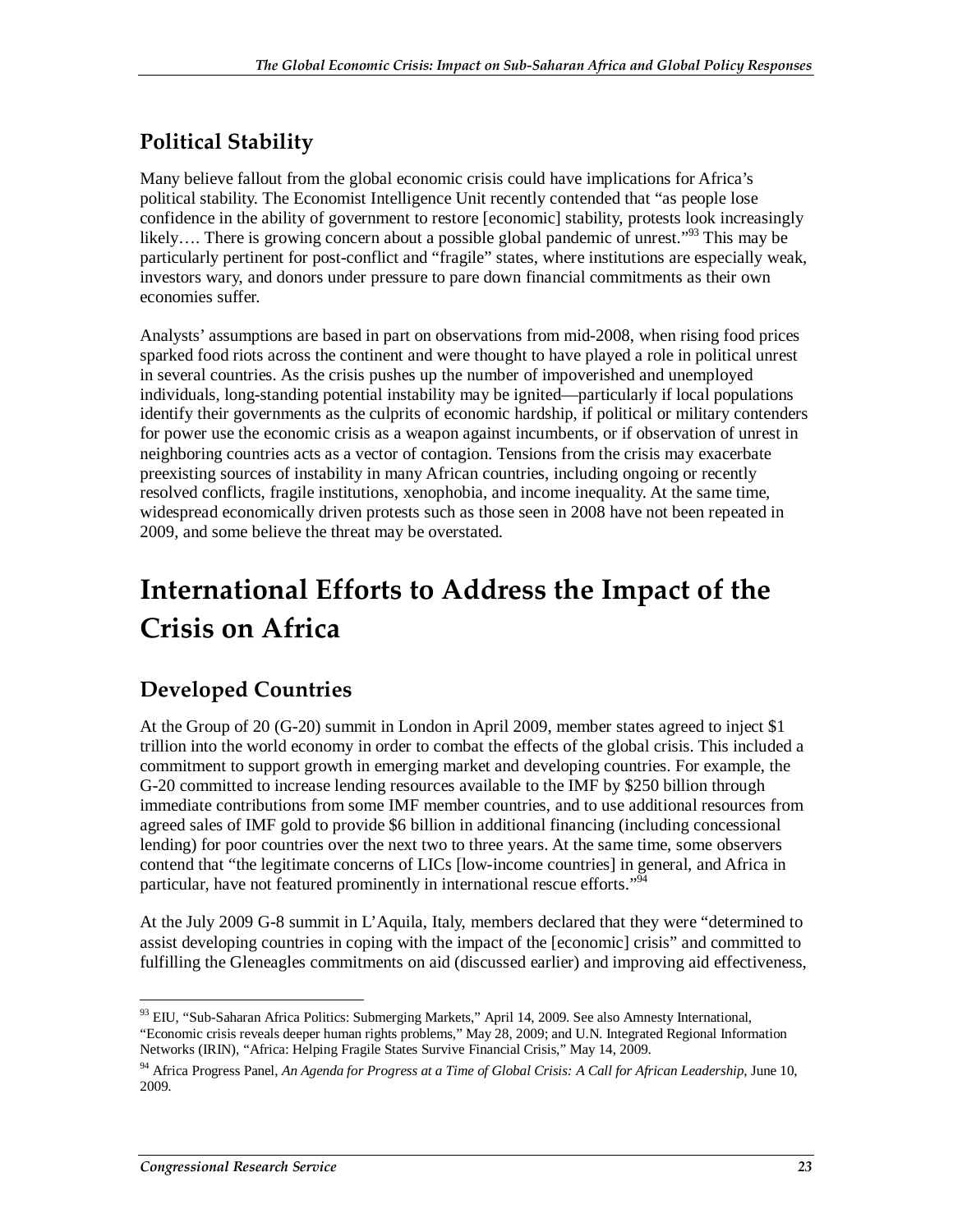and strengthening global initiatives to achieve the MDGs and other anti-poverty goals.<sup>95</sup> Led by the United States, the G-8 agreed to mobilize \$20 billion over the next three years for agricultural development assistance in additional to prior commitments of emergency and humanitarian food aid. The United States committed to doubling U.S. agricultural development assistance to more than \$1 billion in 2010, providing at least \$3.5 billion over the next three years. Significant portions of any increase in agricultural assistance may be directed toward African countries. However, some observers view these pledges as unlikely to be fully upheld.

## **International Financial Institutions**

The World Bank, African Development Bank (AfDB), and the IMF have all stepped up lending to the region since the onset of the financial crisis. These institutions have also reformed several of their existing loan and assistance programs, or created new facilities, to target their efforts to the current crisis. These include, for example, the IMF's Exogenous Shocks Facility, the World Bank's new Financial Crisis Response Fast-Track Facility and Infrastructure Crisis Facility, and the AfDB's new Emergency Liquidity Facility and Trade Finance Initiative. These are aimed at offsetting budget shortfalls, increasing liquidity, and providing financing for infrastructure and trade finance—all of which are considered by many analysts to be crucial to Africa's eventual economic recovery.

The World Bank and the AfDB share a development focus, and provide financing for projects as wide-ranging as heavy infrastructure, education and health policies, financial sector development, and natural resource management. World Bank lending to Africa in its 2009 fiscal year (July 1, 2008-June 30, 2009) was \$9.9 billion, up 36% from \$7.3 billion in FY2008.<sup>96</sup> The AfDB, according to its president Donald Kabaruka, is on target to commit \$11 billion in 2009, doubling its 2008 commitments.  $97$  Much of this assistance is at highly discounted interest rates.

### **The World Bank**

To ramp up assistance to the World Bank's poorest member countries, World Bank member countries approved the Financial Crisis Response Fast-Track Facility. This facility will allow the Bank to front-load \$2 billion of the \$42 billion of assistance available under its International Development Association's 2007 financial replenishment (known as IDA-15). A total of 15 African countries had benefitted from front-loading of IDA resources by August 2009. The Democratic Republic of Congo was one of the first countries to take advantage of this new facility, receiving Bank approval for a package totaling \$100 million in February 2009.

The World Bank's private sector arm, the International Finance Corporation (IFC), has expanded or launched five new facilities aimed at supporting the private sector in affected emerging market and developing countries worldwide. The IFC expects financing for these new facilities to total roughly \$31 billion between 2009 and 2011. The World Bank has also initiated several policies aimed at mitigating the impacts of the crisis on Africa in particular, including scaling up its lending and policy advice with a focus on poverty-reducing activities, safety nets, infrastructure support, and budget support to compensate for the loss in private capital flows. Beneficiary

<sup>-</sup><sup>95</sup> G-8 Declaration, "Responsible Leadership for a Sustainable Future," L'Aquila, Italy, July 2009.

<sup>&</sup>lt;sup>96</sup> "World Bank Group Support to Crisis-Hit Countries at Record High," World Bank, July 1, 2009.

 $97$  Reuters, "AfDB Sees Commitments Almost Doubling to \$11 Bln," August 5, 2009.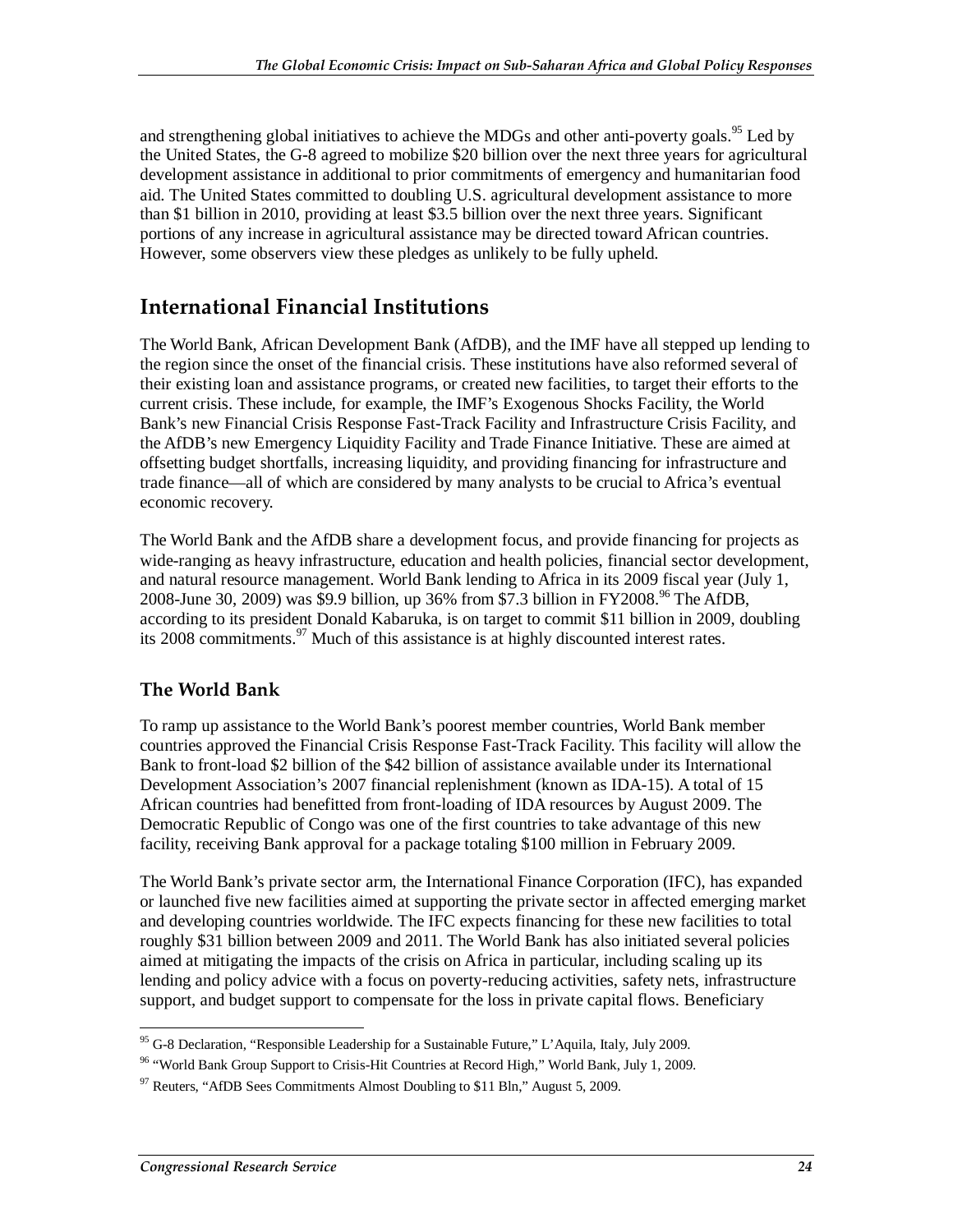countries of World Bank targeted lending include South Africa, Mauritius, the Democratic Republic of Congo, Comoros, Ghana, Kenya, and Zambia.

In addition, the World Bank's new Infrastructure Crisis Facility (IFC) is making \$300 million available to provide top-up financing for viable, privately funded infrastructure projects experiencing financial distress, or which are no longer able to reach financial closure. The Bank is also stepping up knowledge assistance to help countries prepare contingency plans for responding to the crisis. This package of assistance supplements the Bank's \$1.2 billion Global Food Crisis Response Program (GFRP), launched in response to the 2008 food crisis. As of January 2009, 10 African countries had received a total of \$83 million in GFRP resources to fund seed and fertilizer purchases, safety net programs, and budget support for governments whose fiscal balances were hurt by high fuel costs. The Bank also increased its lending to projects supporting African agriculture, from \$800 million in 2008 to \$1 billion in 2009. The Bank also plans to expand infrastructure investments through a \$45 billion Infrastructure Recovery and Assets Platform (INFRA), about one-third of whose resources will be spent in Africa, depending on country demand.



**Figure 11. World Bank and African Development Bank Commitments to Africa** 

**Source:** World Bank, African Development Banks.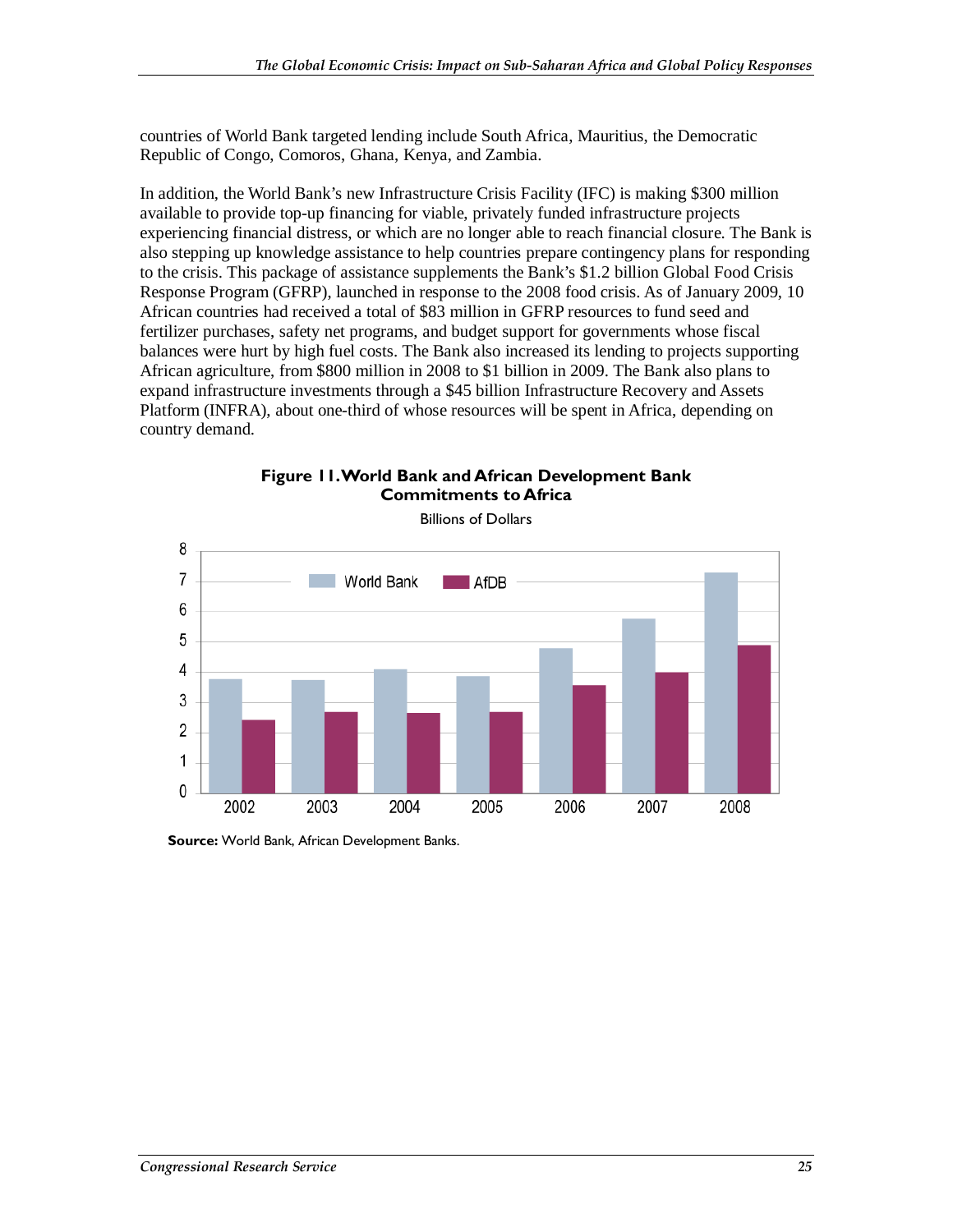#### **The African Development Bank**

The African Development Bank Group (AfDB) announced four new crisis-response initiatives in March 2009: a \$1.5 billion Emergency Liquidity Facility (ELF); a \$1 billion Trade Finance Initiative (TFI); a framework for accelerated transfer of African Development Fund resources to eligible countries; and enhanced policy advisory support.<sup>98</sup> The newly created ELF aims to provide financing to eligible African beneficiaries to support a broad range of obligations, including underpinning a fiscal stimulus and supporting public-private partnerships at risk. The ELF has a fast-tracked application process, with proposals considered by the AfDB Board within 10 working days.99 The TFI plans to launch a new line of credit of \$500 million designed to enable commercial banks and development institutions in Africa to use Bank resources to support trade financing. Accelerated African Development Fund transfers—concessional loans and grants—are expected to provide budget support and infrastructure financing.<sup>100</sup>

In addition to various ongoing and new projects addressing infrastructure, governance, macroeconomic policy, skills development, humanitarian relief, and other areas, the AfDB has approved several loans in recent months designed primarily to offset the impact of the global economic crisis. The Bank reportedly saw its lending nearly double to \$11 billion between mid-2008 and mid-2009, with funds going largely to budgetary support, trade finance, and infrastructure projects (notably ports and airports in Tunisia, Senegal, and Djibouti, where investors had withdrawn).<sup>101</sup> Recent loans explicitly linked to fallout from the crisis include a \$1.5 billion loan for Botswana designed to help address a budget deficit estimated at 13.5% of GDP, the first such loan to Botswana from the AfDB in 17 years (June 2009); and a \$97.18 million grant to the Democratic Republic of Congo to finance the country's Emergency Program to Mitigate the Impacts of the International Financial Crisis (May 2009).<sup>102</sup>

#### **The International Monetary Fund**

Unlike the AfDB and the World Bank, which fund specific development projects, the IMF provides loans to help countries that cannot meet their international payments and are unable to borrow money from other governments or raise capital on the financial markets at affordable terms. The IMF is often called the international lender of last resort.<sup>103</sup> The Fund is increasing its

<sup>&</sup>lt;u>.</u> <sup>98</sup> AfDB, "AfDB Response to Financial Crisis Economic Impact," March 5, 2009. The African Development Fund (AfDF) is a concessional lending/grant making facility for low-income African member countries. There are currently 38 AfDF borrower countries. The AfDF is primarily financed by 24 non-regional countries including the United States, Canada, and several European and Asian countries. See CRS Report RS22690, *The African Development Bank Group*, by Martin A. Weiss.

<sup>99</sup> AfDB, "Emergency Liquidity Facility (ELF)," at http://www.afdb.org/en/projects-operations/financial-products/ emergency-financing/.

<sup>&</sup>lt;sup>100</sup> AfDB, "AfDB Response to Financial Crisis Economic Impact," March 5, 2009.

<sup>101</sup> AfDB, "Africa: AfDB Seeks Resources Increase From G20," September 22, 2009.

<sup>&</sup>lt;sup>102</sup> AfDB, "AfDB Approves US\$1.5 Billion Budget Support for Botswana to Help Country Cope with the Financial Crisis," June 2, 2009; and AfDB, "AfDB Grants US\$97 Million Budget Support to DRC to Mitigate Impacts of Financial Crisis." The latter grant is expected to help strengthen the foreign reserves of the Central Bank of Congo, increase the availability of essential imports, and assist the government in meeting key benchmarks for reaching the IMF-led Heavily Indebted Poor Countries (HIPC) completion point in 2009, paying state employee salaries, and making regular utility payments for public entities, among other goals.

<sup>103</sup> CRS Report RL32364, *The International Monetary Fund: Organization, Functions, and Role in the International Economy*, by Jonathan E. Sanford and Martin A. Weiss.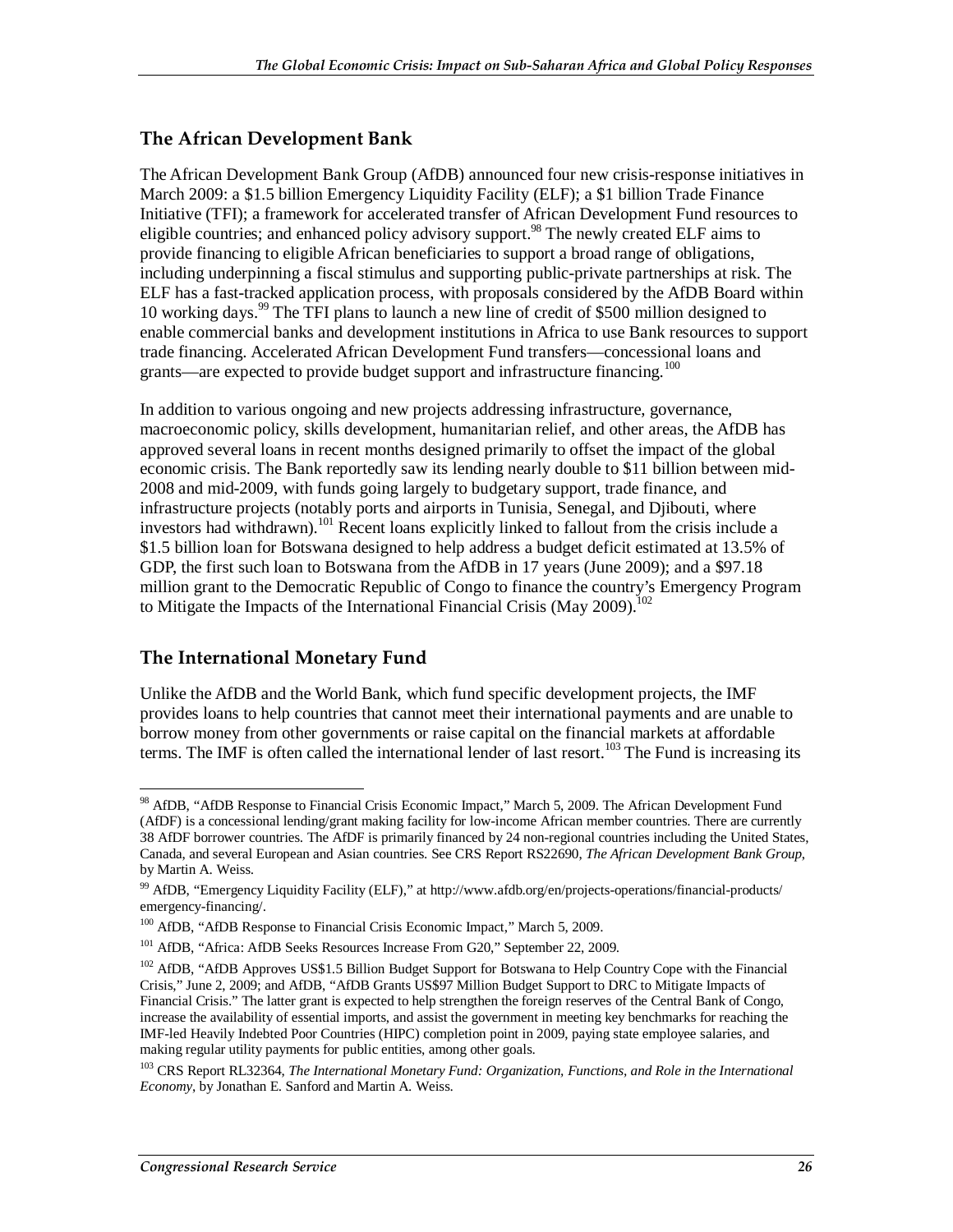financial assistance to Africa in response to the crisis, doubling "access limits"—the ceiling amount that countries may borrow—for low-income countries. IMF lending to low-income countries in response to the economic crisis is expected to reach \$8 billion by the end of 2010.<sup>104</sup>

In Africa, new IMF lending commitments from January to mid-July 2009 were \$2.7 billion, an increase from \$1.1 billion in 2008.<sup>105</sup> The amount of IMF credit available to the region fell sharply following implementation of the Multilateral Debt Relief Initiative (MDRI) agreed on at the June 2005 G-8 summit in Gleneagles, Scotland; the total amount of IMF credit available to African countries totals about \$4.7 billion, \$2 billion of which remains undrawn. Cote D'Ivoire ( $$581$  million) and Zambia ( $$342$  million) have the largest loan programs in the region.<sup>106</sup> With the exception of one loan (to Gabon), all IMF financial assistance to Africa is provided through the IMF's concessional lending facilities, the Poverty Reduction and Growth Facility (PRGF) and the Exogenous Shocks Facility (ESF).<sup>107</sup>



**Figure 12. IMF Concessional Loans to Africa**  Billions of Dollars

**Source: International Monetary Fund.** 

**Notes:** Amounts are the total amount of outstanding PRGF and ESF loans to African countries at the end of April for each year.

<sup>-</sup>104 CRS Report R40578, *The Global Financial Crisis: Increasing IMF Resources and the Role of Congress*, by Jonathan E. Sanford and Martin A. Weiss.

<sup>&</sup>lt;sup>105</sup> IMF. "The IMF Response to the Global Financial Crisis: Meeting the Needs of Low-Income Countries," July 29, 2009.

<sup>106</sup> CRS Report RS22534, *The Multilateral Debt Relief Initiative*, by Martin A. Weiss.

<sup>&</sup>lt;sup>107</sup> PRGF loans are intended to help low-income countries address balance of payments concerns, such as those created by the financial crisis. Unlike IMF assistance to more developed economies, however, PRGF loans are provided at concessional (i.e. below market) interest rates. The ESF is intended to provide countries with quicker and easier access to assistance to help them cope with economic shocks that have a negative impact on their economy but are beyond their governments' control. Conditionality is focused on steps needed to adjust to the economic shock, with less attention to the structural adjustment measures more commonly associated with SBA, EFF and PRGF assistance. In September 2008, access was made more flexible and the earlier requirement that countries must have PRGF in place was dropped.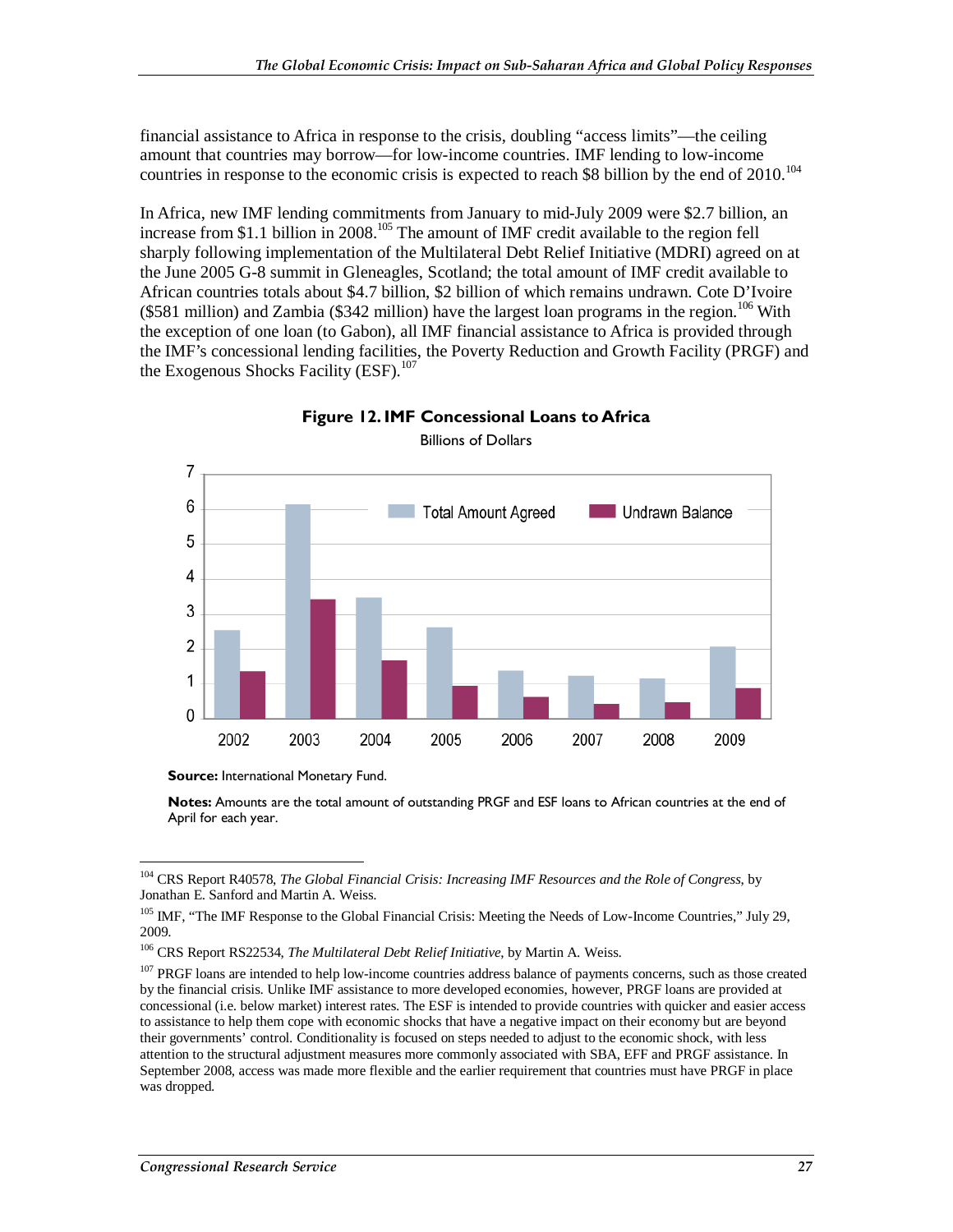The IMF has also accelerated long-standing efforts to revamp its lending and policy support programs for African borrowers and other low-income countries. Among recent reforms, the creation of \$250 billion worth of IMF special drawing rights (SDRs) and their equi-proportional (all countries receive an amount relative to their IMF quota share) allocation to all member countries is of particular interest, as is the approval of a second SDR allocation (around \$33.9 billion) specifically for under-represented countries, many in Africa.<sup>108</sup> African countries are expected to receive around \$11 billion in SDRs from the two allocations, which will be helpful for countries in the region that have seen their foreign exchange reserves drop sharply in an effort to avoid defaulting on their foreign financial obligations.<sup>109</sup>

### **African Governments**

African governments established a Committee of Ten African Finance Ministers and Central and Regional Bank Governors (C-10) at an AfDB-organized meeting in Tunis in November 2008. Finance ministers and central bank governors have met several times since then to discuss the impact of the crisis and possible policy responses. Some countries have set up economic monitoring units and deployed limited fiscal and monetary resources. Steps taken by some African governments have reportedly included fiscal stimulus packages (e.g. Mauritius, South Africa), targeted assistance to certain sectors (Nigeria, Uganda), expansionary monetary policy (Botswana, Namibia, South Africa), and bond financing of public expenditures (Cape Verde, Kenya). $110$ 

Nevertheless, most African governments have little capacity to fund policy interventions to address the crisis. Effective economic governance continues to be lacking in many countries, and responses are projected to be restrained by the relative unavailability of foreign reserves, insufficient budgetary margins for enacting fiscal stimulus packages, and restrictions on incurring further external debt in countries that have benefited from international debt relief. While multilateral institutions have urged African governments to focus spending on social security nets and infrastructure projects—which have the potential to stimulate the economy while addressing some of the long-term obstacles to economic growth—regional expenditures on infrastructure fell far short of World Bank recommendations even before the crisis hit.<sup>111</sup> Some believe high levels of corruption could additionally impede the effectiveness of government responses to the crisis.

<sup>-</sup><sup>108</sup> The First Amendment to the IMF Articles of Agreement, which went into effect in 1969, authorized the IMF to create a new international reserve asset that could be used to supplement IMF member country's foreign exchange reserves. SDRs are not a global reserve currency. However, they can be exchanged for hard convertible currency among IMF member nations.

<sup>&</sup>lt;sup>109</sup> Joe Bavier, "Sub-Saharan Africa to Receive \$10 Bln in SDRs-IMF," Reuters, May 25, 2009. See also Alex Sienaert, "IFI Support to Africa – A Closer Look," Standard Chartered, July 20, 2009.

<sup>&</sup>lt;sup>110</sup> Africa Progress Panel, *An Agenda for Progress at a Time of Global Crisis: A Call for African Leadership*, June 10, 2009; AfDB/Committee of African Finance Ministers and Central Bank Governors Established to Monitor the Crisis, *Impact of the Crisis on African Economies—Sustaining Growth and Poverty Reduction: African Perspectives and Recommendations to the G20*, March 21, 2009.

<sup>&</sup>lt;sup>111</sup> Oxford Analytica, "Policy Options Limited for Managing Downturn," June 15, 2009.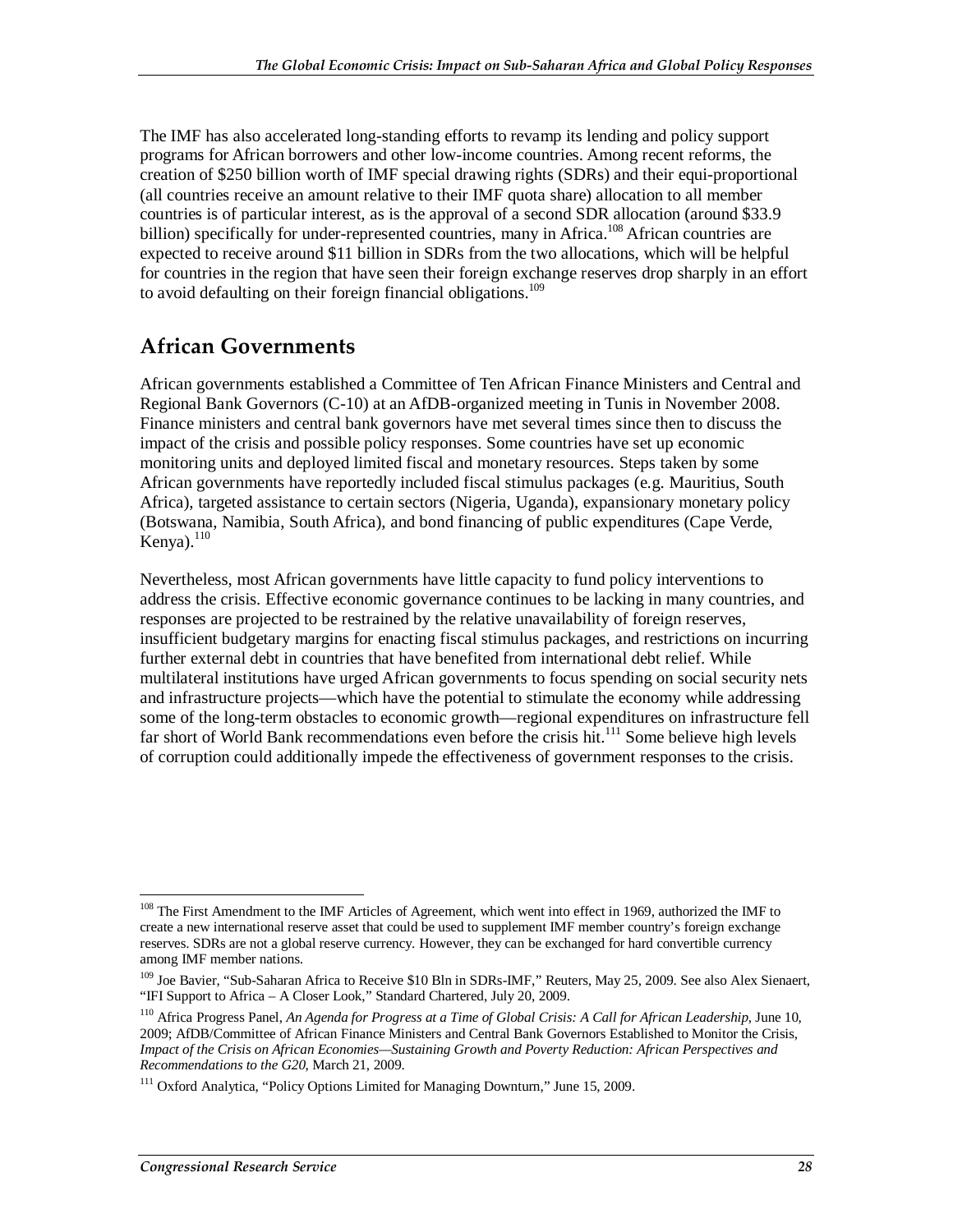## **Outlook and Issues for Congress**

There is strong congressional interest in African socioeconomic development and regional stability. Congressional interest in fostering U.S. economic ties with African countries is evidenced in recent hearings, such as that held in June 2009 by the House Committee on Energy and Commerce, Subcommittee on Commerce, Trade, and Consumer Protection and the House Committee on Foreign Affairs, Subcommittee on Africa and Global Health, on "U.S.-Africa Trade Relations: Creating a Platform for Economic Growth"; in pending legislation, such as H.Con.Res. 128, "Expressing the sense of Congress that Africa is of significant strategic, political, economic, and humanitarian importance to the United States" (referred to the House Foreign Affairs Committee in May 2009); and in existing laws and programs such as the African Growth and Opportunity Act (AGOA). A consideration of the impact of the crisis may affect bilateral and regional aid levels and programs, U.S. trade policy toward Africa, and analyses of regional and country-level political trends, among other areas.

The U.S. government has announced several new policies to aid developing countries affected by the crisis, though it has not, to date, formulated a policy specifically aimed at addressing the impact on Africa. The Supplemental Appropriations Act, 2009 (P.L. 111-32, passed into law on June 24, 2009), includes \$255.6 million in Economic Support Funds (ESF) for "assistance for vulnerable populations in developing countries severely affected by the global financial crisis," with certain eligibility criteria. However, while an initial House report on the legislation provided that five African countries—Ghana, Liberia, Mozambique, Tanzania, and Zambia—should "receive priority consideration," along with several other countries outside the region, the subsequent conference report did not include such specifications.<sup>112</sup> In July 2009, the Obama Administration noted the impact of the economic crisis on developing countries in announcing its commitment to double U.S. agricultural development assistance to more than \$1 billion in 2010, and to provide at least \$3.5 billion over the next three years.<sup>113</sup> The initiative is global, not uniquely focused on Africa, though the Administration cited the U.S. Comprehensive Africa Agriculture Development Program (CAADP) as a "model."<sup>114</sup>

U.S. responses to date have focused on support for multilateral lending and grant initiatives. Moving forward, this may include increased financial support to the international financial institutions to which African countries are expected to apply for economic support during the crisis. In the 2009 Supplemental (P.L. 111-32), Congress approved U.S. participation in a range of measures designed to increase the amount of financial assistance the IMF may provide to its member states in the wake of the economic crisis.<sup>115</sup> The AfDB has also requested an increase in financing by the G-20.<sup>116</sup> Relevant legislation includes S. 955, the African Development Fund Replenishment Act of 2009.

<sup>-</sup>112 H.Rept. 111-105, May 12, 2009; H.Rept. 111-151, June 11, 2009.

<sup>&</sup>lt;sup>113</sup> White House, "Africa: Food Security - Investing in Agricultural Development to Reduce Hunger and Poverty," July 10, 2009.

<sup>114</sup> See CRS Report R40127, *The Impact of Food Insecurity and Hunger on Global Health: Issues for Congress*, by Tiaji Salaam-Blyther and Charles E. Hanrahan (Appendix E), for background on the CAADP.

<sup>115</sup> CRS Report R40578, *The Global Financial Crisis: Increasing IMF Resources and the Role of Congress*, by Jonathan E. Sanford and Martin A. Weiss.

<sup>116</sup> AfDB, "Africa: AfDB Seeks Resources Increase From G20," September 22, 2009; Reuters, "Resources Running Out: African Development Bank Chief," October 7, 2009.